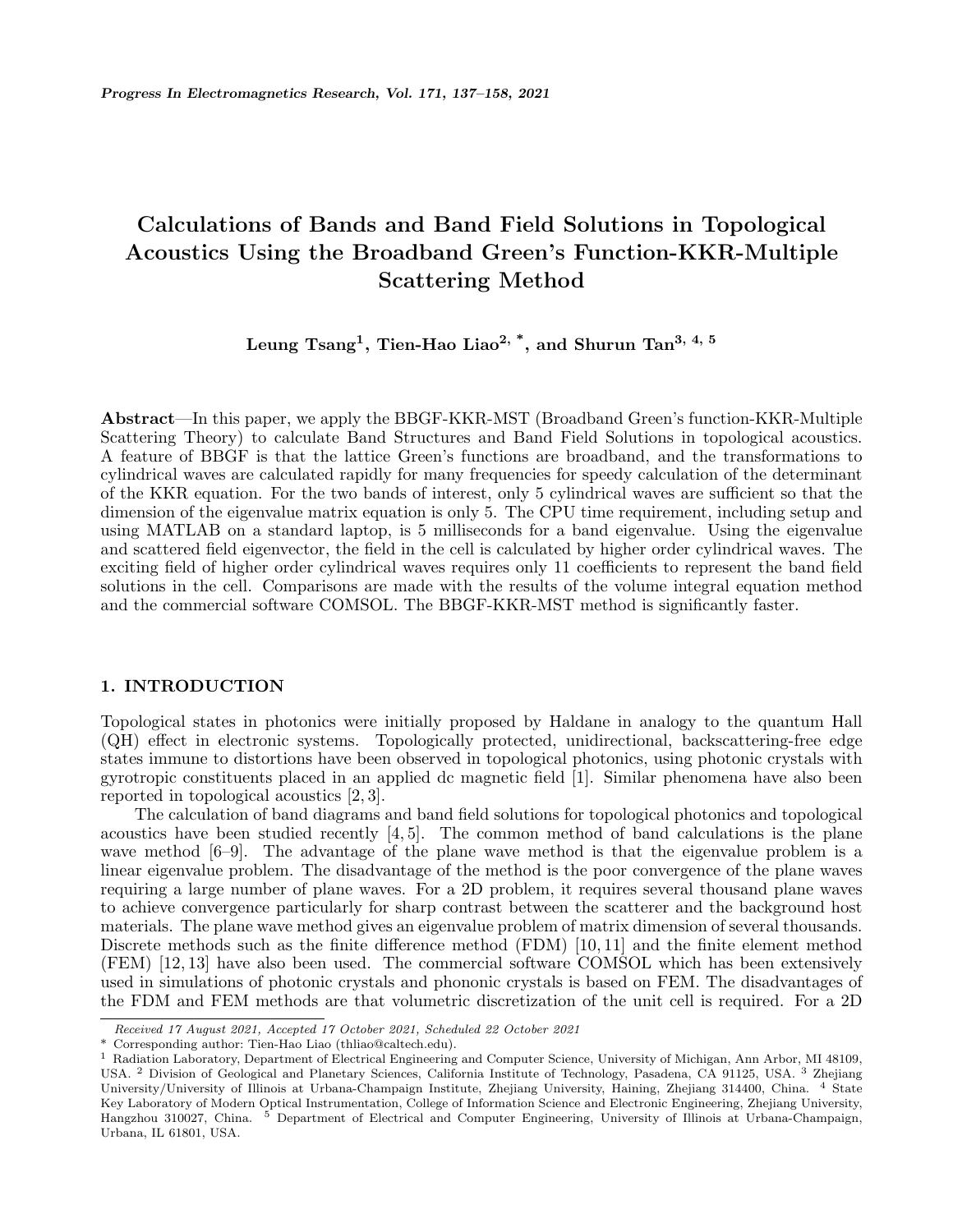problem, it requires such as ten thousand points or elements for volumetric discretization giving an eigenvalue problem of matrix dimension of around ten thousand.

The Korringa-Kohn-Rostoker method (KKR) [14–16] and multiple scattering theory (MST) [17– 19] were also applied. The Multiple Scattering method initially proposed by Foldy [17] and Lax [18] has been used for decades in many areas. In remote sensing [20, 21] and in waveguides [22, 23], the method is labelled as Foldy-Lax (FL) multiple scattering equations. In optical scattering [24, 25], it is labelled as superposition *T* matrix method, after Waterman's pioneering work [26]. It has been applied in band structures calculations [27], quasicrystals [28], electron diffraction [29–31], and quantum many body theories in random lasers [32]. To improve computational efficiency, an FFT-based method known as "sparse matrix canonical grid method has also been proposed [33]. However, in its common form, even with numerical improvement, MST is not efficient for band diagram and band fields of periodic structures such as in photonic crystals. This is because the common MST method is a single frequency method. The solution is computed at a given frequency. The CPU of computing the solutions at many frequencies, such as at 100 frequencies, is 100 times that of the CPU of a single frequency. In band diagram problems of periodic structures, the frequency is unknown. One has to first determine the frequency which is the eigenvalue of the multiple scattering equation. To perform the calculations with the single frequency method MST, one has to solve the MST equations repeatedly for tens and hundreds of frequencies and then determine the frequency eigenvalues. Recently, researchers in the field of photonic crystals and phononic crystals have been using the Finite Element method (FEM) [12, 13] and the finite difference method (FDM) [11]. The advantage of FEM is that although the number of unknowns is large in FEM, the eigenvalue problem is linear in FEM so that the band field solutions for the first few bands are computed efficiently. In addition, the FEM method is applied to a single cell, and the Bloch conditions are imposed readily on opposite sides of the cell boundary [12, 13]. Simulations of band diagrams of topological photonic and topological phonon crystals are largely based on COMSOL [34–36]. KKR refers to eigenvalue equation from which the band eigenvalue frequency for a given Bloch vector is determined. KKR equation can be derived by various methods. In this paper, we use MST method to derive KKR equation. Based on the single scatterer *T*-matrix in MST, we show that the dimension of the KKR eigenvalue equation is small, and the dimension is only 5 by 5 in this paper.

Recently we developed Broadband Green's functions (BBGF) method [5, 37–41] for band diagram calculations that has two distinct features. Firstly, after an initial setup is completed, the calculations for many frequencies are performed rapidly, making the method broadband. Secondly, unlike classical expansions of Green's functions which are poorly convergent, the BBGF expansions are rapidly convergent by making use of imaginary wavenumber extractions [42, 43]. We have implemented BBGF in band calculations in two methods. In the first method, the solutions were obtained by combining the BBGF with the integral equation and solved by the method of moment (MoM). The method is labelled as the BBGF-MoM method [5, 37–39]. Recently we proposed the second method [40, 41] in which we combined the Broadband Green's function (BBGF) method with the KKR method and the Multiple Scattering Theory (MST). We label the method as BBGF-KKR-MST. In the usual KKR method, the lattice Green's function which is the periodic Green's function without the plurality of scatterers is calculated. The convergence of the lattice Green's function is accelerated by the Ewald method which is a single frequency method. In BBGF, we use the Broadband Green's function to derive analytic expressions of the broadband transformation to cylindrical waves. The method requires a setup after which the determinant for many frequencies is computed readily. Thus, for broadband calculations, the BBGF method is much faster than the Ewald method [42, 43]. In the formulation, we utilize the MST in which the band eigenvalue problem is expressed in terms of the single scatterer *T* matrix of the scatterer. The size of the matrix can be made small because in deriving the matrix equation, the exciting fields are in the extinction region of the scatterer so that low order cylindrical waves can be used. After the eigenvalues are solved, the field throughout the entire cell is calculated by higher order cylindrical waves. We have applied the BBGF-KKR-MSR method to topological photonics, and it is shown that the BBGF-KKR-MST method is significantly faster than COMSOL [40, 41].

In previous work of topological bands, we have applied the BBGF-KKR-MST method to topological photonics [40, 41]. In this paper, we apply the method to topological acoustics. In applying the MST, which is the same as the Foldy-Lax multiple scattering equations [44–48], we utilize the concept of "the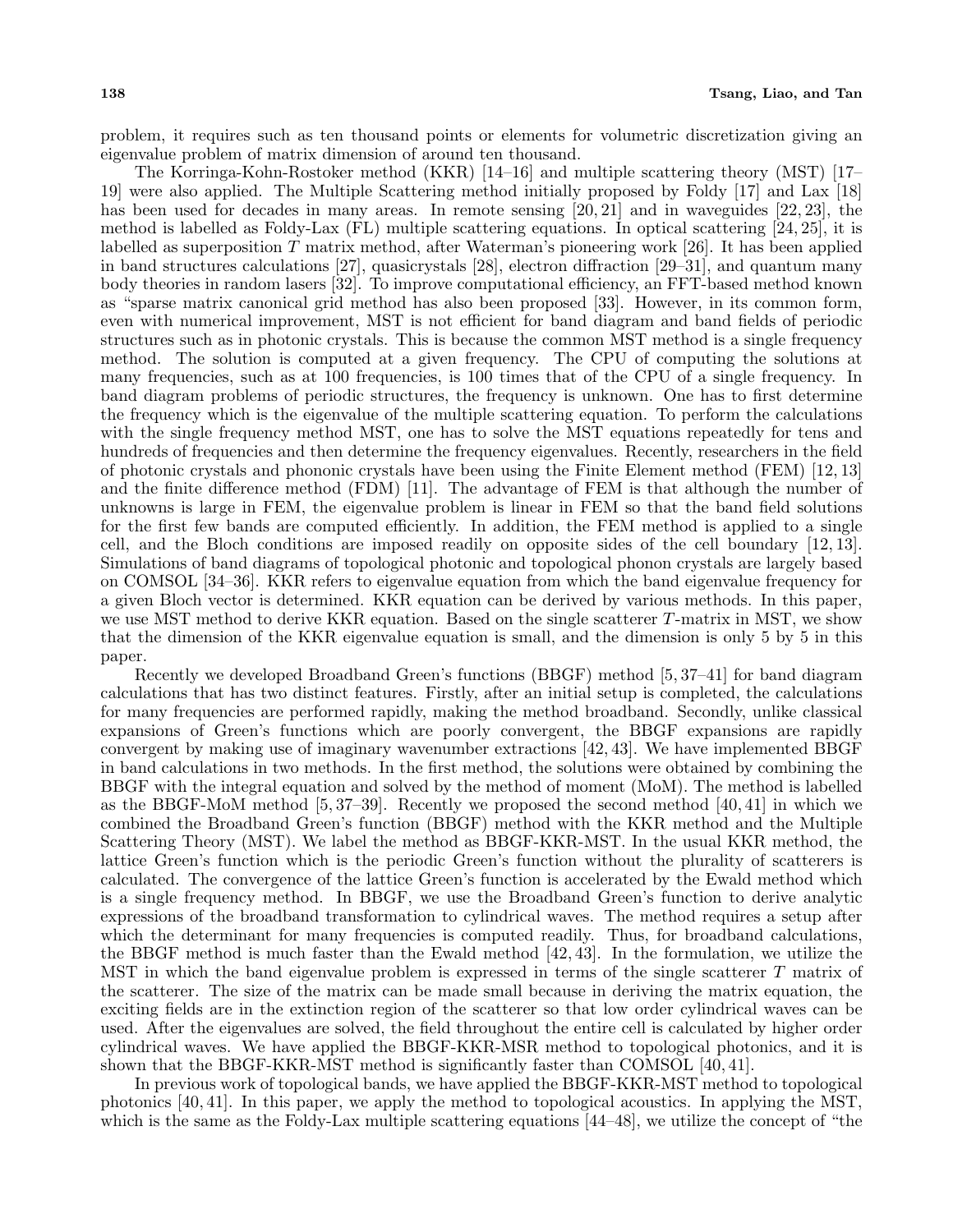final exciting field" and "the final scattered field". For the eigenvalue equation, the final exciting field is inside the scatterer region by the extinction theorem. We demonstrate the topological acoustics for the case of scatterer of radius  $b = 0.4a$ , where *a* is the lattice constant. A low order of 2nd order cylindrical waves is sufficient for the 2 bands of interests, and the eigenvalue equation is only of dimension 5 by 5 based on the cylindrical wave harmonics of  $n = 0, \pm 1, \pm 2$ . After obtaining the eigenvector of surface fields, the higher order cylindrical waves are used to compute the fields for the (0,0) cell. The higher order cylindrical waves include higher harmonics for the band fields inside the entire (0,0) cell. For the example illustrated, these are carried  $n = 0, \pm 1, \ldots, \pm 5$ . It means that the band fields in the cell are represented by merely 11 cylindrical wave coefficients. This count is much less than volumetric methods of discretization of FEM and FDM where the number of field values is the same as the number of discretized points in the cell.

The outline of the paper is as follows. In Section 2, we derive the integral equations of the BBGF-KKR-MST method. In Section 3, the cylindrical wave expansions are used in solving the integral equations. In Section 4, the eigen-value matrix equation is derived using the single scatterer *T* matrix. In Section 5, the calculation of fields is described using higher order cylindrical waves. In Section 6, we calculate the *T* matrix for the problem of rotating fluid of Reference [2]. The normalization of the band fields is done analytically in Section 7. Numerical results and CPU requirements are described in Section 8.

# **2. MST FORMULATION OF INTEGRAL EQUATIONS IN PERIODIC STRUCTURES**

The multiple scattering theory (MST) formulation is used to derive the integral equations for general scatterers. Consider a periodic lattice with lattice constant *a*. Let the cells be labeled as (*m, n*). Consider the (0*,* 0) cell (Figure 1). The scatterer is of arbitrary shape and is enclosed by a circular boundary  $S_B$  of radius *b*. Let  $S_C$  be the boundary of the  $(0,0)$  cell. We use  $V_1$  to denote the region inside *S<sup>B</sup>* (including the arbitrarily shaped scatterer) and *V*<sup>0</sup> the region outside the scatterer region *V*<sup>1</sup> and is within the cell  $(0,0)$ . Let  $\psi$  be the wave function in  $V_0$  that satisfies the wave equation

$$
\left(\nabla^2 + k^2\right)\psi = 0\tag{1}
$$

where  $k = \omega/c$  is the wavenumber of the background medium,  $\omega$  the angular frequency, and c the acoustic wave velocity in the background medium. Setting *c* equal to unity, the normalized frequency is  $f_N = k/(2\pi)$ . We only need to solve the band fields in  $(0,0)$  cell as fields in other cells can be obtained by applying Bloch theorem.

In MST, the formulation is performed for a single isolated scatterer. The wave function  $\psi$  is the sum of  $\psi^{ex}$ , the "final" exciting field, and  $\psi^s$  the "final" scattered field. Both  $\psi^{ex}$  and  $\psi^s$  refers to that of the "single scatterer" that resides inside  $V_1$ . The self-consistent equations of MST allow  $\psi^{ex}$  and  $\psi^s$ to be calculated in a self-consistent manner [44, 45].

$$
\psi\left(\bar{r}\right) = \psi^{ex}\left(\bar{r}\right) + \psi^{s}\left(\bar{r}\right); \quad \text{for } \bar{r} \quad \text{in } V_0 \tag{2}
$$

Using extinction theorem,  $\psi^{ex}(\bar{r})$  is also defined in  $V_1$ . Thus,  $\psi^{ex}$  exists in  $V_0$  and in  $V_1$ . The exciting field obeys the equation with the wave number  $k$  even though  $\bar{r}$  can be in  $V_1$ .

$$
\left(\nabla^2 + k^2\right)\psi^{ex} = 0; \quad \text{for } \bar{r} \text{ in } V_0 \text{ and in } V_1 \tag{3}
$$

Because  $\psi^s$  is the scattered field from the single scatterer, it exists outside the scatterer. It exists in *V*<sup>0</sup> and outside the cell all the way to infinity.

$$
(\nabla^2 + k^2) \psi^s = 0; \quad \text{for } \bar{r} \text{ in } V_0 \text{ and to infinity}
$$
 (4)

For a Bloch vector  $\bar{k}_i$  let  $g_P(k, \bar{k}_i, \bar{r}, \bar{r}')$  be the lattice Green's function. The lattice Green's function is a function of *k* and  $\bar{k}_i$ . The lattice Green's function  $g_P$  obeys the Bloch theorem and obeys the wave equation

$$
\left(\nabla^2 + k^2\right)g_P\left(k, \bar{k}_i, \bar{r}, \bar{r}'\right) = -\delta\left(\bar{r} - \bar{r}'\right); \quad \text{where } \bar{r} \text{ and } \bar{r}' \text{ can be in } V_0 \text{ or } V_1 \tag{5}
$$

The  $g_P(k, \bar{k}_i, \bar{r}, \bar{r}')$  is the periodic Green's function for an empty lattice. Thus, the  $\bar{r}$  and  $\bar{r}'$  can be in  $V_0$  or  $V_1$ .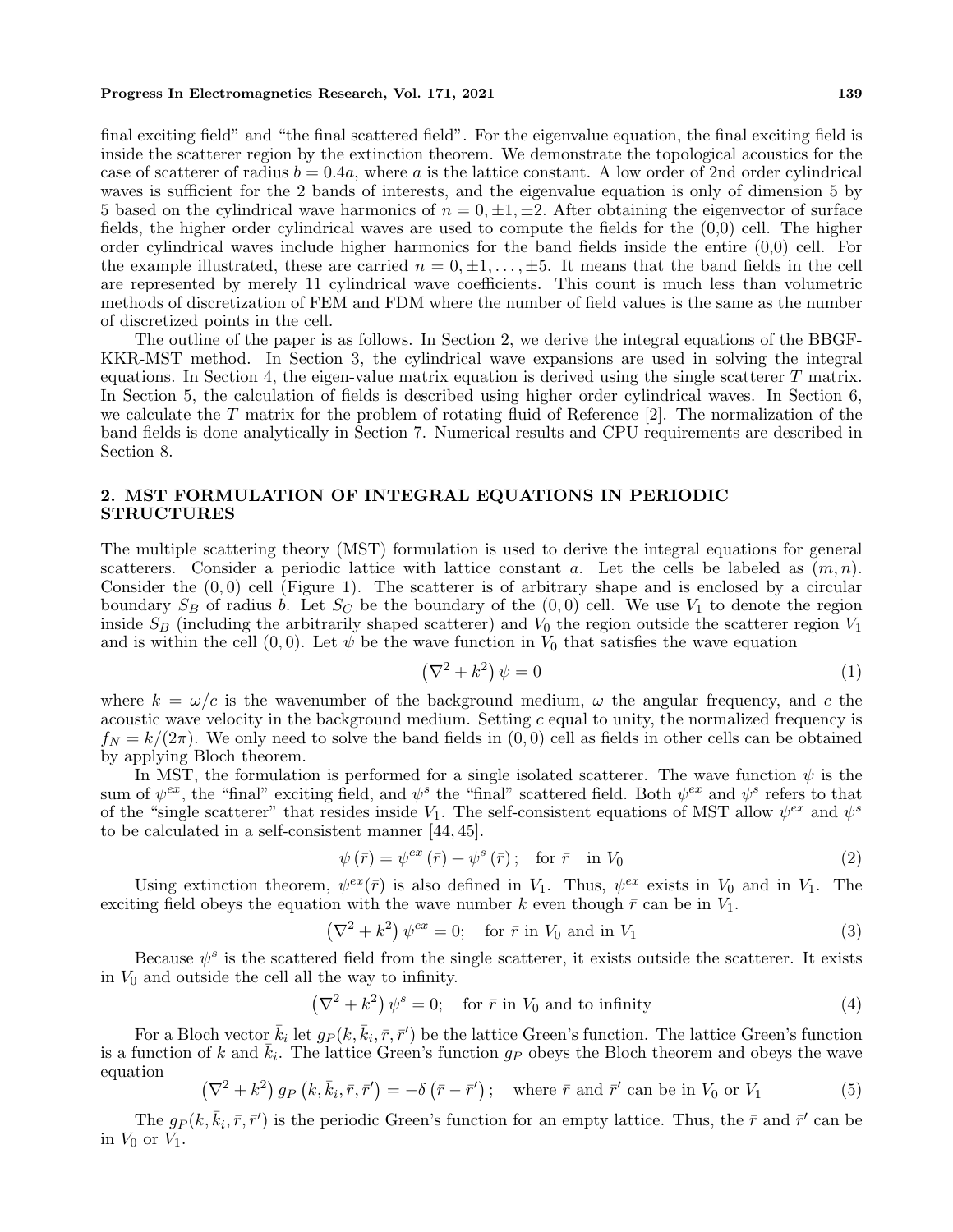**140 Tsang, Liao, and Tan**

Using Green's theorem, it can be shown that the following equation holds

$$
\int_{S_B} dl' \left[ \psi \left( \vec{r}' \right) \hat{n}' \cdot \nabla' g_P \left( k, \bar{k}_i, \bar{r}, \bar{r}' \right) - g_P \left( k, \bar{k}_i, \bar{r}, \bar{r}' \right) \hat{n}' \cdot \nabla' \psi \left( \bar{r}' \right) \right] = \begin{cases} 0 & \text{for } \bar{r} \text{ in } V_1 \\ \psi \left( \bar{r} \right) & \text{for } \bar{r} \text{ in } V_0 \end{cases} \tag{6}
$$

where  $\int_{S_B} dl'$  is integration over  $S_B$ .

In the (0,0) cell, the lattice Green's function  $g_P(k, \bar{k}_i, \bar{r}, \bar{r}')$  can be written as a sum of the free space Green's function  $g_0(k, \bar{r}, \bar{r}')$  and the response Green's function  $g_R(k, \bar{k}_i, \bar{r}, \bar{r}')$ .

$$
g_P\left(k,\bar{k}_i,\bar{r},\bar{r}'\right) = g_0\left(k,\bar{r},\bar{r}'\right) + g_R\left(k,\bar{k}_i,\bar{r},\bar{r}'\right) \tag{7}
$$

where the free space Green's function is  $g_0(k, \bar{r}, \bar{r}') = \frac{i}{4} H_0^{(1)}$  $\int_0^{(1)} (k |\bar{r} - \bar{r}'|)$ , and it obeys the wave equation

$$
\left(\nabla^2 + k^2\right) g_0\left(k, \bar{r}, \bar{r}'\right) = -\delta \left(\bar{r} - \bar{r}'\right) \tag{8}
$$

The response Green's function obeys the homogeneous wave equation

$$
\left(\nabla^2 + k^2\right) g_R\left(k, \bar{k}_i, \bar{r}, \bar{r}'\right) = 0\tag{9}
$$

The physical interpretation of  $g_P(k, \bar{k}_i, \bar{r}, \bar{r}')$  is the scattering from all cells while  $g_R(k, \bar{k}_i, \bar{r}, \bar{r}')$  is the scattering from other cells into the  $(0,0)$  cell. Integral equations are next derived based on whether  $\bar{r}$ is in  $V_0$  or  $V_1$ .

# **2.1.** Integral Equations with  $\bar{r}$  in  $V_1$

Since both  $\psi^{ex}$  and  $g_P$  can be in  $V_1$  we apply Green's theorem by volumetric integration  $d\bar{r}'$  over  $V_1$ with  $\bar{r}$  in  $V_1$ 

$$
\iint_{V_1} d\vec{r}' \left[ \psi^{ex} (\vec{r}') \nabla^{'2} g_P - g_P \nabla^{'2} \psi^{ex} (\vec{r}') \right]
$$
\n
$$
= \int_{S_B} d\vec{l}' \left[ \psi^{ex} (\vec{r}') \hat{n}' \cdot \nabla^{'} g_P (k, \bar{k}_i, \bar{r}, \bar{r}') - g_P (k, \bar{k}_i, \bar{r}, \bar{r}') \hat{n}' \cdot \nabla^{'} \psi^{ex} (\vec{r}') \right]
$$
\n
$$
= -\psi^{ex} (\bar{r}) \text{ for } \bar{r} \text{ in } V_1
$$
\n(10)

Subtracting Equation (10) from Equation (6) and using Equation (2) gives

$$
\psi^{ex}(\bar{r}) = \int_{S_B} dl' \left[ \psi^s \left( \bar{r}' \right) \hat{n}' \cdot \nabla' g_P \left( k, \bar{k}_i, \bar{r}, \bar{r}' \right) - g_P \left( k, \bar{k}_i, \bar{r}, \bar{r}' \right) \hat{n}' \cdot \nabla' \psi^s \left( \bar{r}' \right) \right]
$$
(11)



**Figure 1.** Periodic hexagonal cells with identical scatterers. In the (0*,* 0) cell: scatterer enclosed by circle of radius *b*; *V*<sub>1</sub>: scatterer region; *V*<sub>0</sub>: outside circle of radius *b* and within the  $(0,0)$  cell;  $\psi^s$ . scattered field in  $V_0$ ;  $\psi^{ex}$ : exciting field in both  $V_0$  and  $V_1$ ;  $\bar{a}_1$  and  $\bar{a}_2$  are primitive lattice vectors.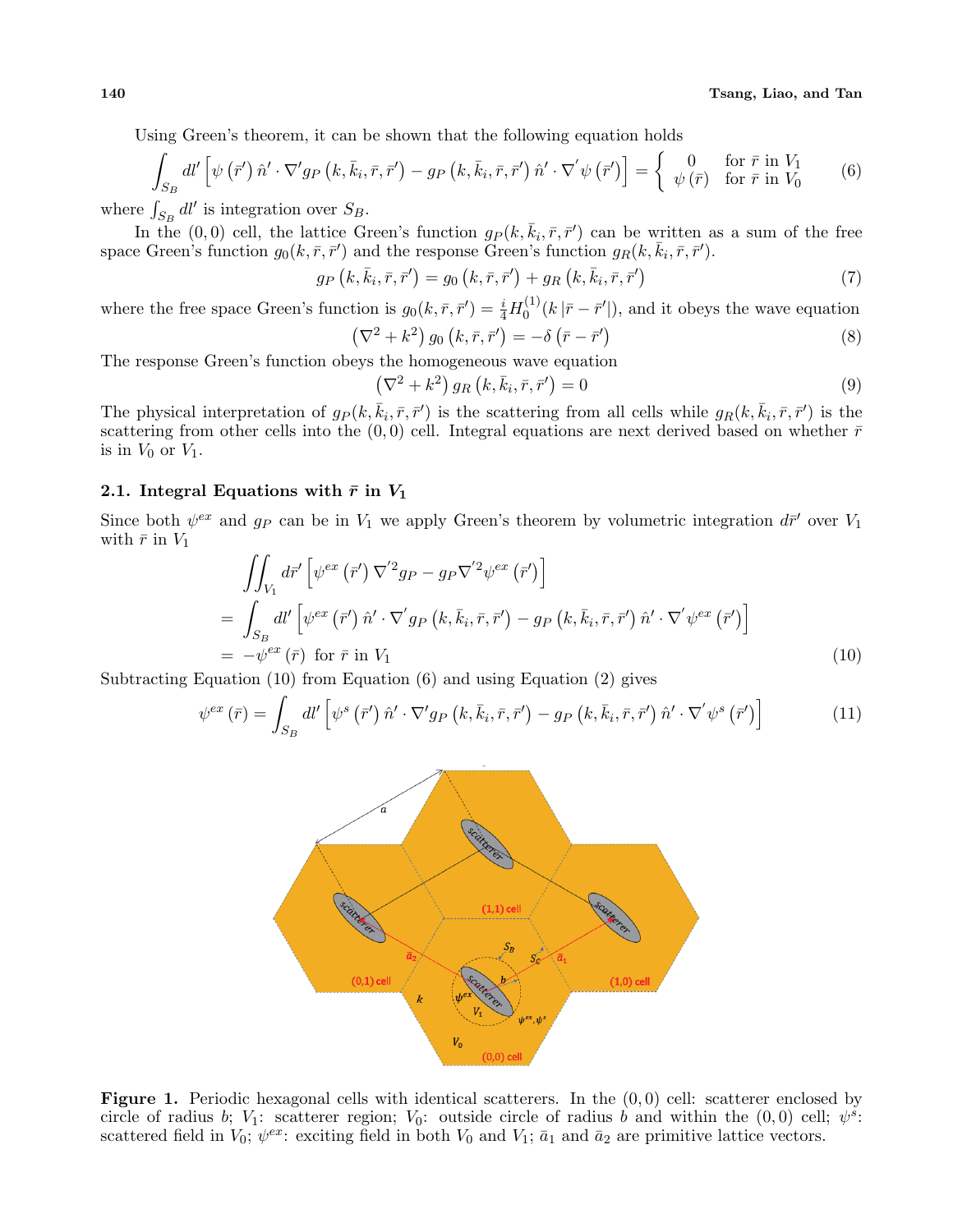Next integration of  $d\bar{r}'$  over  $V_0$  and to infinity, and applying radiation boundary condition

$$
\iint_{V_0 \text{ and to infinity}} d\vec{r}' \left[ \psi^s (\vec{r}') \nabla^{'2} g_0 - g_0 \nabla^{'2} \psi^s (\vec{r}') \right] = 0
$$
\n
$$
= \int_{S_B} dl' \left[ \psi^s (\vec{r}') \hat{n}' \cdot \nabla' g_0 - g_0 \hat{n}' \cdot \nabla' \psi^s (\vec{r}') \right]
$$
\n(12)

Subtraction of (12) from (11) gives

$$
\psi^{ex}\left(\bar{r}\right) = \int_{S_B} dl'\left[\psi^s\left(\bar{r}'\right)\hat{n}'\cdot\nabla' g_R\left(k,\bar{k}_i,\bar{r},\bar{r}'\right) - g_R\left(k,\bar{k}_i,\bar{r},\bar{r}'\right)\hat{n}'\cdot\nabla'\psi^s\left(\bar{r}'\right)\right]
$$
(13)

The physical interpretation of Equation (13) is the scattering from other cells into cell (0*,* 0) resulting in the exciting field.

# 2.2. Integral Equations with  $\bar{r}$  in  $V_0$

We carry out volumetric integration  $d\bar{r}'$  in  $V_0 + V_1$  with  $\bar{r}$  in  $V_0 + V_1$ 

$$
\iint_{V_1+V_0} d\vec{r}' \left[ \psi^{ex} (\vec{r}') \nabla'^2 g_P - g_P \nabla'^2 \psi^{ex} (\vec{r}') \right]
$$
\n
$$
= \int_{S_C} d\vec{l}' \left[ \psi^{ex} (\vec{r}') \hat{n}' \cdot \nabla' g_P (k, \bar{k}_i, \bar{r}, \bar{r}') - g_P (k, \bar{k}_i, \bar{r}, \bar{r}') \hat{n}' \cdot \nabla' \psi^{ex} (\vec{r}') \right]
$$
\n
$$
= -\psi^{ex} (\bar{r}) \quad \bar{r} \text{ in } V_0 + V_1 \tag{14}
$$

where  $\int_{S_C} dl'$  is integration over the cell boundary  $S_C$  (Figure 1). Next, we carry out volumetric integral  $d\bar{r}'$  in *V*<sub>0</sub>. Then

$$
\iint_{V_0} d\vec{r}' \left[ \psi^{ex} (\vec{r}') \nabla^{'2} g_P \left( k, \bar{k}_i, \bar{r}, \vec{r}' \right) - g_P \left( k, \bar{k}_i, \bar{r}, \vec{r}' \right) \nabla^{'2} \psi^{ex} (\vec{r}') \right]
$$
\n
$$
= \int_{S_C} dl' \left[ \psi^{ex} (\vec{r}') \hat{n}' \cdot \nabla' g_P \left( k, \bar{k}_i, \bar{r}, \vec{r}' \right) - g_P \left( k, \bar{k}_i, \bar{r}, \vec{r}' \right) \hat{n}' \cdot \nabla' \psi^{ex} (\vec{r}') \right]
$$
\n
$$
- \int_{S_B} dl' \left[ \psi^{ex} (\vec{r}') \hat{n}' \cdot \nabla' g_P \left( k, \bar{k}_i, \bar{r}, \vec{r}' \right) - g_P \left( k, \bar{k}_i, \bar{r}, \vec{r}' \right) \hat{n}' \cdot \nabla' \psi^{ex} (\vec{r}') \right] = -\psi^{ex} (\bar{r}) \qquad (15)
$$

Taking the difference (14) and (15) gives

$$
\int_{S_B} dl' \left[ \psi^{ex} \left( \bar{r}' \right) \hat{n}' \cdot \nabla' g_P \left( k, \bar{k}_i, \bar{r}, \bar{r}' \right) - g_P \left( k, \bar{k}_i, \bar{r}, \bar{r}' \right) \hat{n}' \cdot \nabla' \psi^{ex} \left( \bar{r}' \right) \right] = 0 \quad \bar{r} \text{ in } V_0 \tag{16}
$$

Take the difference of  $(16)$  and  $(6)$ , and using  $(2)$ , then gives

$$
\psi\left(\bar{r}\right) = \int_{S_B} dl'\left[\psi^s\left(\bar{r}'\right)\hat{n}'\cdot\nabla' g_P\left(k,\bar{k}_i,\bar{r},\bar{r}'\right) - g_P\left(k,\bar{k}_i,\bar{r},\bar{r}'\right)\hat{n}'\cdot\nabla'\psi^s\left(\bar{r}'\right)\right] \quad \bar{r} \text{ in } V_0 \tag{17}
$$

Next integrate  $d\bar{r}'$  in  $V_0$  and to infinity, and using radiation boundary condition

$$
\iint_{V_0 \text{ and to infinity}} d\vec{r}' \left[ \psi^s (\vec{r}') \nabla^{'2} g_0 - g_0 \nabla^{'2} \psi^s (\vec{r}') \right] = -\psi^s (\vec{r})
$$
\n
$$
= -\int_{S_B} dl' \left[ \psi^s (\vec{r}') \hat{n}' \cdot \nabla' g_0 - g_0 \hat{n}' \cdot \nabla' \psi^s (\vec{r}') \right]
$$
\n(18)

Adding Eqs. (17) and (18), and using Equation (7) gives

$$
\psi\left(\bar{r}\right) = \psi^s\left(\bar{r}\right) + \int_{S_B} dl'\left[\psi^s\left(\bar{r}'\right)\hat{n}'\cdot\nabla' g_R\left(k,\bar{k}_i,\bar{r},\bar{r}'\right) - g_R\left(k,\bar{k}_i,\bar{r},\bar{r}'\right)\hat{n}'\cdot\nabla'\psi^s\left(\bar{r}'\right)\right] \tag{19}
$$

Using Eq. (2) in Eq. (19) means that  $\bar{r}$  in  $V_0$ 

$$
\psi^{ex}(\bar{r}) = \int_{S_B} dl' \left[ \psi^s \left( \bar{r}' \right) \hat{n}' \cdot \nabla' g_R \left( k, \bar{k}_i, \bar{r}, \bar{r}' \right) - g_R \left( k, \bar{k}_i, \bar{r}, \bar{r}' \right) \hat{n}' \cdot \nabla' \psi^s \left( \bar{r}' \right) \right]
$$
(20)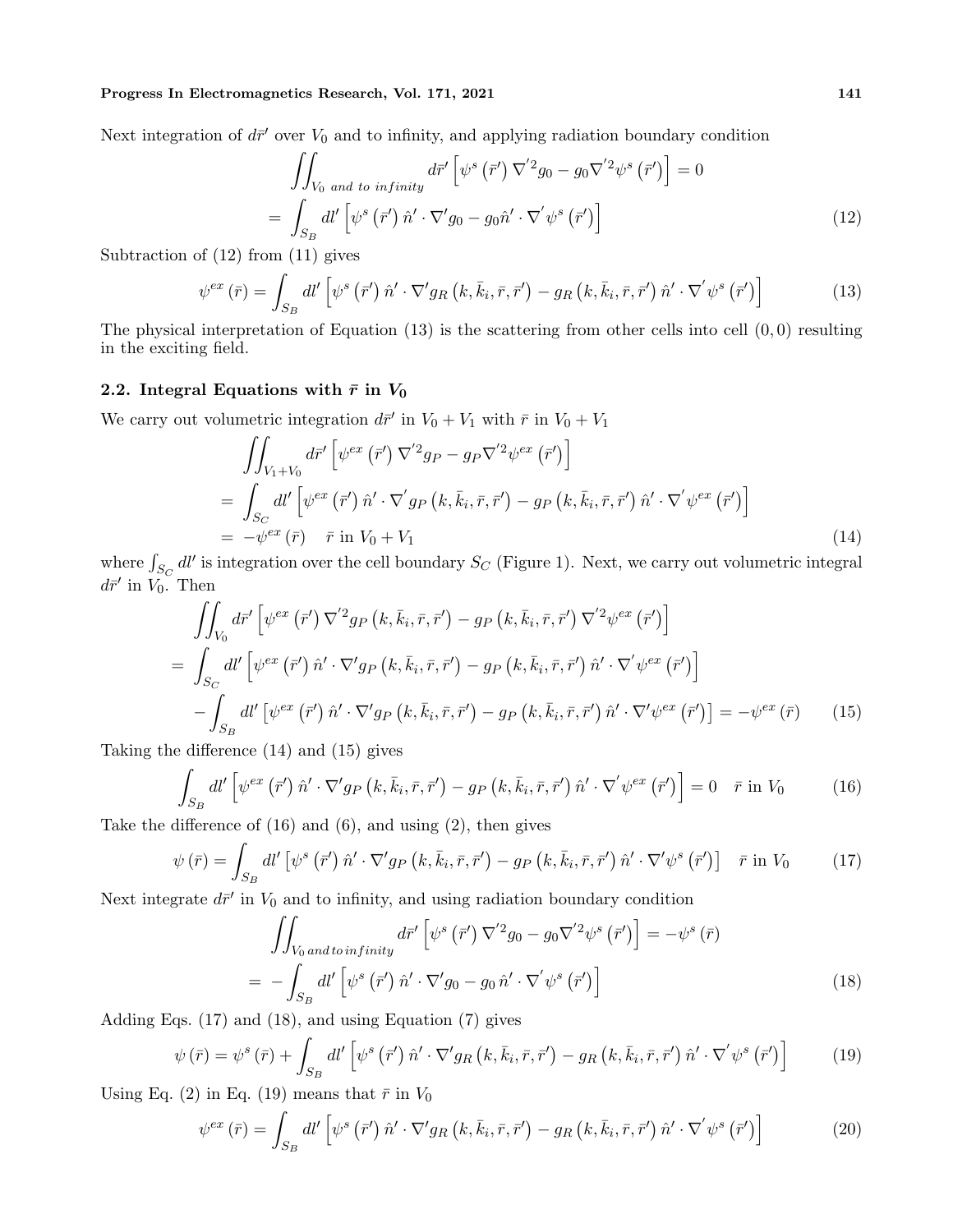Equation (20) looks the same as Equation (13). The difference is that Equation (13) has  $\bar{r}$  in  $V_1$  while Equation (20) has  $\bar{r}$  in  $V_0$ . Thus, the number of terms in the cylindrical wave expansion of  $\psi^{ex}(\bar{r})$ will be different between Eqs.  $(13)$  and  $(20)$ . The physical interpretation of Eqs.  $(13)$  and  $(20)$  is that  $\psi^{ex}(\bar{r})$  is the scattering from scatterers in other cells into the cell  $(0,0)$ . For physical interpretation  $\int_{S_B} dl' \left[ \psi^s(\bar{r}') \hat{n}' \cdot \nabla' g_R(k, \bar{k}_i, x, y, x', y') - g_R(k, \bar{k}_i, x, y, x', y') \hat{n}' \cdot \nabla' \psi^s(\bar{r}') \right] = \psi^{so}$  where "so" denotes scattering from other cells into the cell (0*,* 0).

### **3. CYLINDRICAL WAVE EXPANSIONS**

The final scattered field is in  $V_0$  and all the way to infinity, which can be expressed as outgoing cylindrical waves. Using cylindrical coordinates (*r, θ*)

$$
\psi^{s}(\bar{r}) = \sum_{n=-N_{L}}^{N_{L}} a_{n}^{s} H_{n}^{(1)}\left(kr\right) e^{in\theta} \tag{21}
$$

where  $H_n^{(1)}$  is the Hankel function of first kind.

The summation of the expansion is to  $|n| = N_L$ . In MST, the key expansion is the convergence of the final scattered field. We note that in photonic crystal, the band eigen-frequencies are usually in the range of  $0 \le f_N \le 1.5$ . The size of the scatterer is of small or moderate size compared with wavelength. Thus, the maximum cylindrical wave index *N<sup>L</sup>* is not large. The exciting field, as given in Equations (13) and (20) are in two regions  $V_1$  and  $V_0$ . The number of terms in the expansions in the two regions will be different. For  $\bar{r}$  in  $V_1$ 

$$
\psi^{ex}(\bar{r}) = \sum_{n=-N_L}^{N_L} a_n J_n(kr) e^{in\theta} \quad \text{for } \bar{r} \text{ in } V_1
$$
\n(22)

The exciting field expansion, because of the Bessel function  $J_n(kr)$ , is a nonuniform convergent series. Due to  $\bar{r}$  in  $V_1$  in Eq. (22) we need only to match to the scattered field with the maximum index of  $N_L$ .

For  $\bar{r}$  in  $V_0$ ,  $r$  is much larger when it is close to the cell boundary so that the argument of the Bessel function can be much larger. We need to have more terms with a larger upper index of *Ncyl* in the expansion. Thus, we have

$$
\psi^{ex}(\bar{r}) = \sum_{n=-N_{cyl}}^{N_{cyl}} a_n^C J_n(kr) e^{in\theta} \quad \text{for } \bar{r} \text{ in } V_0 \tag{23}
$$

where  $N_{cyl} \geq N_L$ . We use two different symbols for the coefficients  $a_n$  and  $a_n^C$  to distinguish the two regions. The response Green's function,  $g_R(k, \bar{k}_i, \bar{r}, \bar{r}')$ , obeys the homogeneous wave equation. The expansion is expressed as

$$
g_R\left(k,\bar{k}_i,\bar{r},\bar{r}'\right) = \sum_{l} \frac{i}{4} \tilde{D}_l\left(k,\bar{k}_i\right) J_l\left(k\left|\bar{r}-\bar{r}'\right|\right) e^{il\theta_{\bar{r}\bar{r}'}}
$$
(24)

where *J*<sub>*l*</sub> is the Bessel function of order *l*, and  $\theta_{\bar{r}\bar{r}'}$  is the angle that the vector  $\bar{r} - \bar{r}'$  makes with the *x*-axis. The merit of BBGF is that the lattice Green's function can be computed fast for multi-frequencies. The method consists of imaginary extractions and a setup of the frequency independent part. The lattice Green's functions are transformed into cylindrical waves, and broadband expressions of  $\tilde{D}_l(k,\bar{k}_i)$  are obtained. This procedure enables  $\tilde{D}_l(k,\bar{k}_i)$  to be computed fast for many frequencies which are useful for searching the eigenvalue frequency. The details and computations are described in the previous paper [40]. We will discuss the number of terms in  $\Sigma_l$ . The requirement is not for the convergence of  $g_R(k, \vec{k}_i, \vec{r}, \vec{r}')$ , but the number of terms in Eq. (23) is to get correct results for the scattered field and the two exciting fields. Using translational addition theorem [44] in Eq. (24).

$$
g_R\left(k,\bar{k}_i,\bar{r},\bar{r}'\right) = \frac{i}{4} \sum_l \tilde{D}_l\left(k,\bar{k}_i\right) \sum_n J_n\left(kr\right) e^{in\theta} J_{n-l}\left(kr'\right) e^{-i(n-l)\theta'} \tag{25}
$$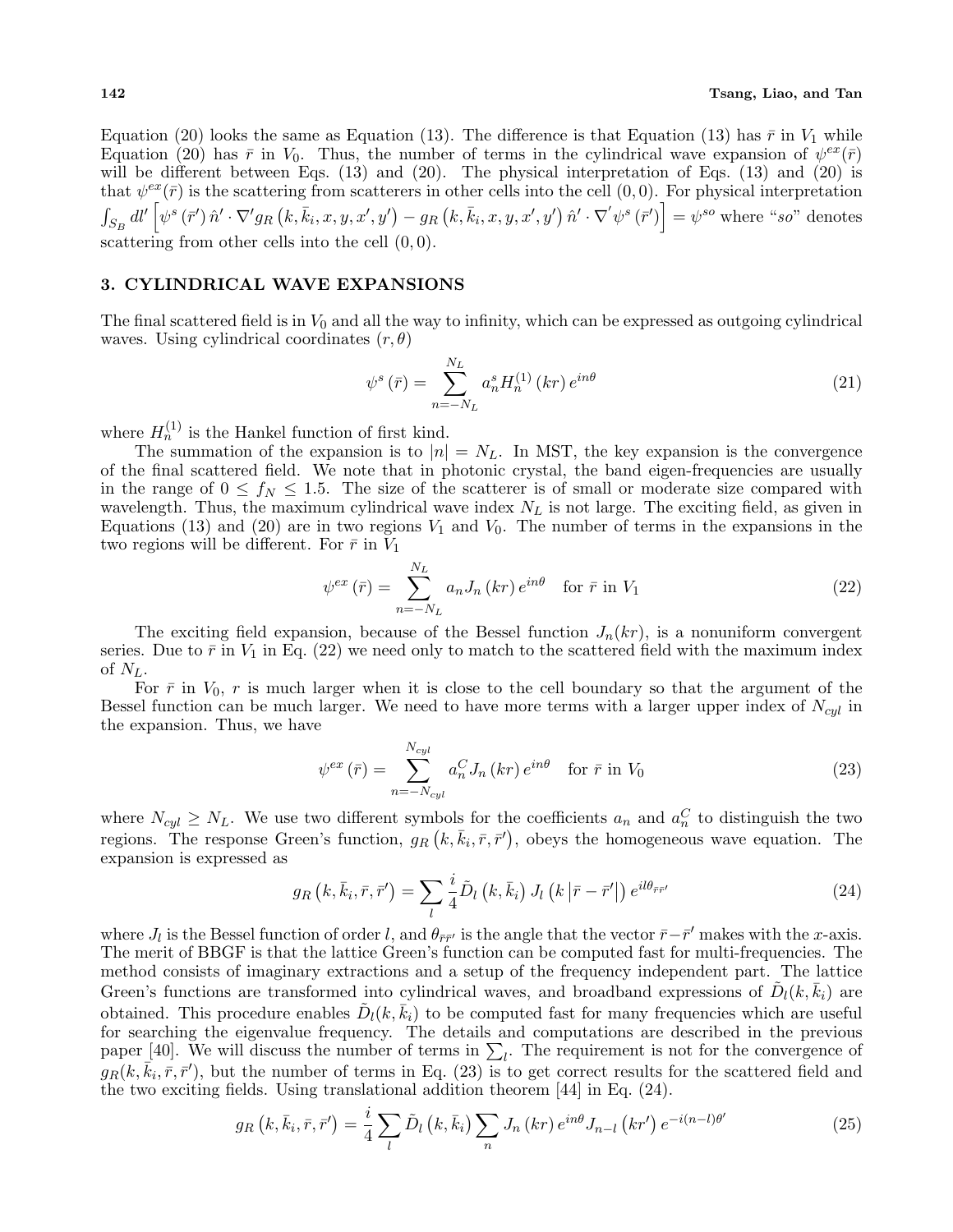Substituting into Equations (13) and (20),  $\int_S dl' = b \int_0^{2\pi} d\theta'$  and performing the integration, we have

$$
\int_{S} dl' \psi^{S} \left( \bar{r}' \right) \hat{n}' \cdot \nabla' g_{R} \left( k, \bar{k}_{i}, \bar{r}, \bar{r}' \right) = \frac{i \pi b k}{2} \sum_{n} J_{n} \left( kr \right) e^{in\theta} \sum_{m=-N_{L}}^{N_{L}} \left[ a_{m}^{s} H_{m}^{(1)} \left( kb \right) J'_{m} \left( kb \right) \right] \tilde{D}_{n-m} \left( k, \bar{k}_{i} \right) \tag{26}
$$

and

$$
-\int_{S} dl' g_{R}\left(k,\bar{k}_{i},\bar{r},\bar{r}'\right) \hat{n}' \cdot \nabla' \psi^{s}\left(\bar{r}'\right) = -\frac{i\pi bk}{2} \sum_{n} J_{n}\left(kr\right) e^{in\theta} \sum_{m=-N_{L}}^{N_{L}} \left[a_{m}^{s} H_{m}^{(1)'}\left(kb\right)\right] \tilde{D}_{n-m}\left(k,\bar{k}_{i}\right) J_{m}\left(kb\right) \tag{27}
$$

Combining and making use of the Wronskin [49]  $H_m^{(1)'}(kb) J_m(kb) - H_m^{(1)}(kb) J'_m(kb) = i2/(\pi kb)$  we have

$$
\psi^{ex}(\bar{r}) = \int_{S_B} dl' \left[ \psi^s \left( \bar{r}' \right) \hat{n}' \cdot \nabla' g_R \left( k, \bar{k}_i, \bar{r}, \bar{r}' \right) - g_R \left( k, \bar{k}_i, \bar{r}, \bar{r}' \right) \hat{n}' \cdot \nabla' \psi^s \left( \bar{r}' \right) \right]
$$

$$
= \sum_n J_n \left( kr \right) e^{in\theta} \sum_{m=-N_L}^{N_L} a_m^s \tilde{D}_{n-m} \left( k, \bar{k}_i \right)
$$
(28)

From Eqs. (13) and (20), we have the same equation with different numbers of terms in the expansion of  $\psi^{ex}(\bar{r})$ .

# **4. EIGENVALUE PROBLEM AND SINGLE SCATTER** *T* **MATRIX IMPLEMENTATION**

Comparing Equations (22) and (28)

$$
\sum_{m=-N_L}^{N_L} \tilde{D}_{n-m} (k, \bar{k}_i) a_m^s = a_n; \quad n = 0, \pm 1, \dots, \pm N_L
$$
 (29)

which is the eigenvalue equation.

The dimension of the eigenvalue equation is  $2N_L + 1$ . Because the index of  $\tilde{D}_{n-m}$  is  $n-m$  we need to compute  $\tilde{D}_l(k)$ ,  $l = 0, \pm 1, \ldots, \pm N_{DL}$  with

$$
N_{DL} = 2N_L \tag{30}
$$

The eigenvalue Equation (29) can be put in matrix form of dimension  $2N_L + 1$ , by using indices in the following order: *−NL, −N<sup>L</sup>* + 1*, . . . , −*1*,* 0*,* 1*, . . . , N<sup>L</sup> −* 1*, NL*. In matrix form

$$
\bar{a} = \overline{\widetilde{D}} \bar{a}^s \tag{31}
$$

where

$$
\left[\overline{\tilde{D}}\right]_{nm} = \tilde{D}_{n-m}; \quad n, m = -N_L, \dots, -1, 0, 1, \dots, N_L \tag{32}
$$

As discussed in Section 2, the MST formulation uses the concept of isolated single scatterer. The relation between scattered field and exciting field is through the single scatterer *T* matrix coefficients  $T_{mn}(k)$ . The *T* matrix  $T_{mn}(k)$  is independent of the Bloch vector  $\bar{k}_i$ . The scattered field and *T*-matrix coefficients exist outside the circle with radius *b*.

$$
a_m^s = \sum_{n=-N_L}^{N_L} T_{mn}(k) a_n; \quad m = -N_L, \dots, 0, \dots, N_L
$$
 (33)

Using the matrix notations

$$
\bar{a}^s = \overline{\overline{T}} \bar{a} \tag{34}
$$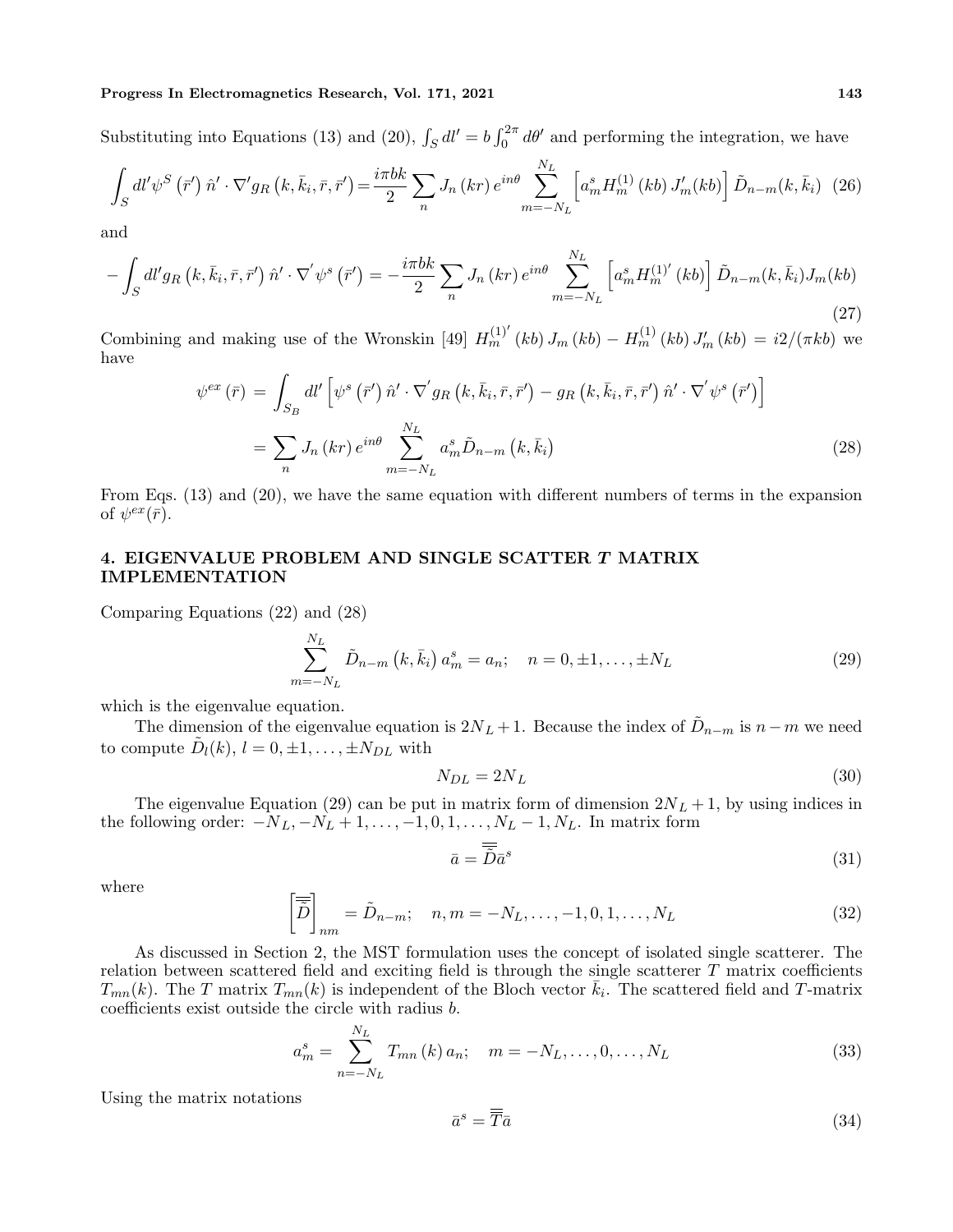where  $\bar{a}^s$  and  $\bar{a}^s$  are column vectors of dimension  $2N_L+1$ , containing respectively the scattered field and exciting field coefficients respectively. Substituting Eq. (34) in Eq. (31). we have the matrix eigenvalue equation

$$
\overline{\overline{S}}(k)\,\overline{a}=0\tag{35}
$$

where

$$
\overline{\overline{S}} = \overline{\overline{I}} - \overline{\overline{\widetilde{D}}}\overline{\overline{T}}
$$
 (36)

where *I* is the unit matrix of dimension  $2N_L + 1$ . The eigenvector is the exciting field coefficients  $\bar{a}$ . Next, we convert the eigenvalue equation into one with eigenvector being the scattered field coefficients  $\bar{a}^s$ . Let  $\bar{t}$  be related to the inverse of the *T* matrix as follows

$$
\overline{\overline{T}}^{-1} = -\overline{\overline{I}} - i\overline{\overline{t}} \tag{37}
$$

Then we obtain

$$
\overline{\overline{\Lambda}}(k)\,\bar{a}^s = 0\tag{38}
$$

where

$$
\overline{\overline{\Lambda}} = \overline{\overline{D}} - \frac{1}{4}\overline{\overline{t}} \tag{39}
$$

and

$$
\overline{\overline{D}} = \frac{i}{4} \left( \overline{\overline{\widetilde{D}}} + \overline{\overline{I}} \right)
$$
(40)

Equations (38) and (39) are labelled as "KKR determinant equation". In index notations

$$
D_{nm} = D_{n-m} = \frac{i}{4} \left( \tilde{D}_{n-m} + \delta_{nm} \right) \tag{41}
$$

$$
\Lambda_{nm} = D_{n-m} - \frac{1}{4} t_{nm} \tag{42}
$$

where  $\delta_{nm}$  is the Kronecker delta. The *T* matrix is that of an isolated single scatterer and is independent of the lattice and independent of the Bloch vector  $\bar{k}_i$ . Furthermore, the *T* matrix is a smooth function of *k* because the scatterer size is small to moderate in the frequency range of interest.

After Equation (38) is solved, the eigenvalue *k* is determined. The normalized frequency  $f_N =$  $k/(2\pi)$  of the band at the Bloch vector  $\bar{k}_i$  is determined. The eigenvector  $\bar{a}^s$  and  $\bar{a}$  are determined.

# **5. HIGHER ORDER CYLINDRICAL WAVES IN REGION** *V***<sup>0</sup>**

After the eigenvalue k, the eigenvector  $\bar{a}^s$  and  $\bar{a}$  are determined, and we need to calculate the field in  $V_0$  using Equations (21) and (23).

$$
\psi\left(\bar{r}\right) = \psi^s\left(\bar{r}\right) + \psi^{ex}\left(\bar{r}\right) = \sum_{n=-N_L}^{N_L} a_n^s H_n^{(1)}\left(kr\right) e^{in\theta} + \sum_{n=-N_{cyl}}^{N_{cyl}} a_n^C J_n\left(kr\right) e^{in\theta} \tag{43}
$$

Comparing Equations (23) and (28)

$$
a_n^C = \sum_{m=-N_L}^{N_L} a_m^s \tilde{D}_{n-m}(k); \quad n = 0, \pm 1, \dots, \pm N_L, \dots, \pm N_{cyl}
$$
 (44)

The index of  $a_n^C$  is higher at  $N_{cyl}$ . Because the locations in  $V_0$  have larger *r* than that of the locations in *V*<sub>1</sub>, we need to go to higher order cylindrical waves  $N_{cyl} \geq N_L$ .

For the scattered field  $\bar{a}_m^s, m = 0, \pm 1, \ldots, \pm N_L$ . Because the index of  $\tilde{D}_{n-m}$  is  $n-m$ , we need to compute  $\tilde{D}_l(k)$ ,  $l = 0, \pm 1, \ldots, \pm N_L, \ldots, \pm (N_L + N_{cyl})$ , with the determined k. Comparing Eqs. (29) and (44), we have

$$
a_n^C = \begin{cases} a_n & \text{for } = 0, \pm 1, \dots, \pm N_L \\ \sum_{m = -N_L}^{N_L} a_m^s \tilde{D}_{n-m} (k, \bar{k}_i) & \text{for } n = \pm (N_L + 1), \dots, \pm N_{cyl} \end{cases}
$$
(45)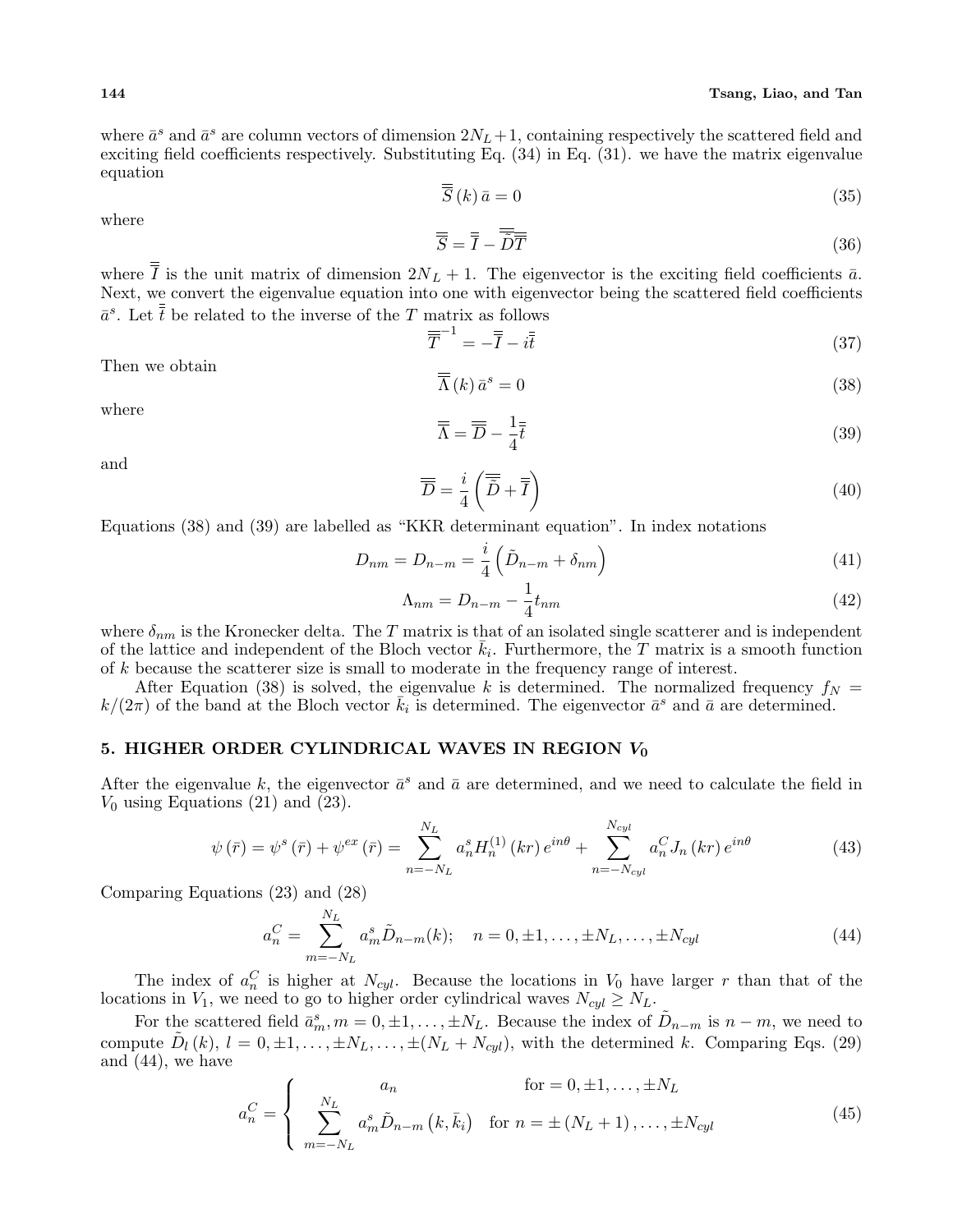The second half of Equation (45) gives the equation to compute the higher order coefficients  $a_n^C$  of the exciting field  $\psi^{ex}(\bar{r})$ .

## **6.** *T* **MATRIX FOR THE ACOUSTIC SCATTERER OF ROTATING FLUID**

The equations developed in previous sections are applicable to scatterers with an arbitrary shape characterized by an isolated single scatterer *T* matrix  $T_{mn}(k)$ . In this Section we derive the *T* matrix for the circular acoustic scatterer of rotating fluid which is used in [2]. The fluid field equations are complicated in the rotating region. We started with the acoustic master equation of the velocity potential, but used a simplified version that neglects the secondary effects from the spatial gradient of the ambient sound speed *c*, air density, high order terms of  $v_0 \ll c$ , and the quadratic terms of *A*. We thus have Equation (2) of reference [39] which will be solved in this paper. The rotating fluids are in the region  $r_1 \leq r \leq r_2$  (Figure 2).



**Figure 2.** Circular scatterer of rotating fluid, rotating in  $r_1 \leq r \leq r_2$ ; Neumann boundary condition  $\partial \psi_1 / \partial n = 0$  at  $r = r_1$ .

For this case,  $b = r_2$ , the wave function in  $r_1 \leq r \leq r_2$  is  $\psi_1$ . The simplified linearized wave equation with the above approximations is in [42]

$$
\left(\nabla^2 + k^2\right)\psi_1 = i2\bar{A}\cdot\nabla\psi_1\tag{46}
$$

where  $\bar{A} = \frac{\omega \bar{v}_0(\bar{r})}{c^2}$  $\frac{\partial v(r)}{\partial x^2}$  and the angular velocity,  $\bar{v}_0(\bar{r})$ , of the rotating fluid is

$$
\bar{v}_0\left(\bar{r}\right) = \hat{\theta} \frac{\Omega r_1^2}{r_2^2 - r_1^2} \left(-r + \frac{r_2^2}{r}\right) \tag{47}
$$

In Equation (47),  $\Omega$  is the angular velocity of radians/sec at  $r_1$ . Note that the angular velocity,  $\bar{v}_0(\bar{r})$ , is 0 at  $r_2$ . The boundary conditions are that  $\frac{\partial \psi_1}{\partial r} = 0$  at  $r = r_1$ . The wave functions and normal derivatives are continuous at  $r = r_2$ .

Because the scatterer is circular, the *T* matrix is diagonal with  $T_{mn}(k) = \delta_{mn} T_n(k)$ . Then the wave equation is

$$
\frac{\partial^2 \psi_1}{\partial r^2} + \frac{1}{r} \frac{\partial \psi_1}{\partial r} + \frac{1}{r^2} \frac{\partial^2 \psi_1}{\partial \theta^2} + k^2 \psi_1 = -i2 \frac{\omega}{c^2} \frac{\Omega r_1^2}{r_2^2 - r_1^2} \left( -r + \frac{r_2^2}{r} \right) \frac{1}{r} \frac{\partial \psi_1}{\partial \theta} \text{for} r_1 < r < r_2 \tag{48}
$$

To solve Equation (48), let

$$
\psi_1 = \sum_{n=-N_L}^{N_L} c_n(r)e^{in\theta} \tag{49}
$$

where *n* are integers. We truncate the summation at the same order  $\pm N_L$  as that of the scattered wave. Substituting in Eq? (48) and simplifying, we obtain the second order differential equation for  $c_n(r)$ 

$$
\frac{d^2c_n(r)}{dr^2} + \frac{1}{r}\frac{dc_n(r)}{dr} + c_n(r)k_1^2 - \frac{c_n(r)}{r^2}\nu^2 = 0
$$
\n(50)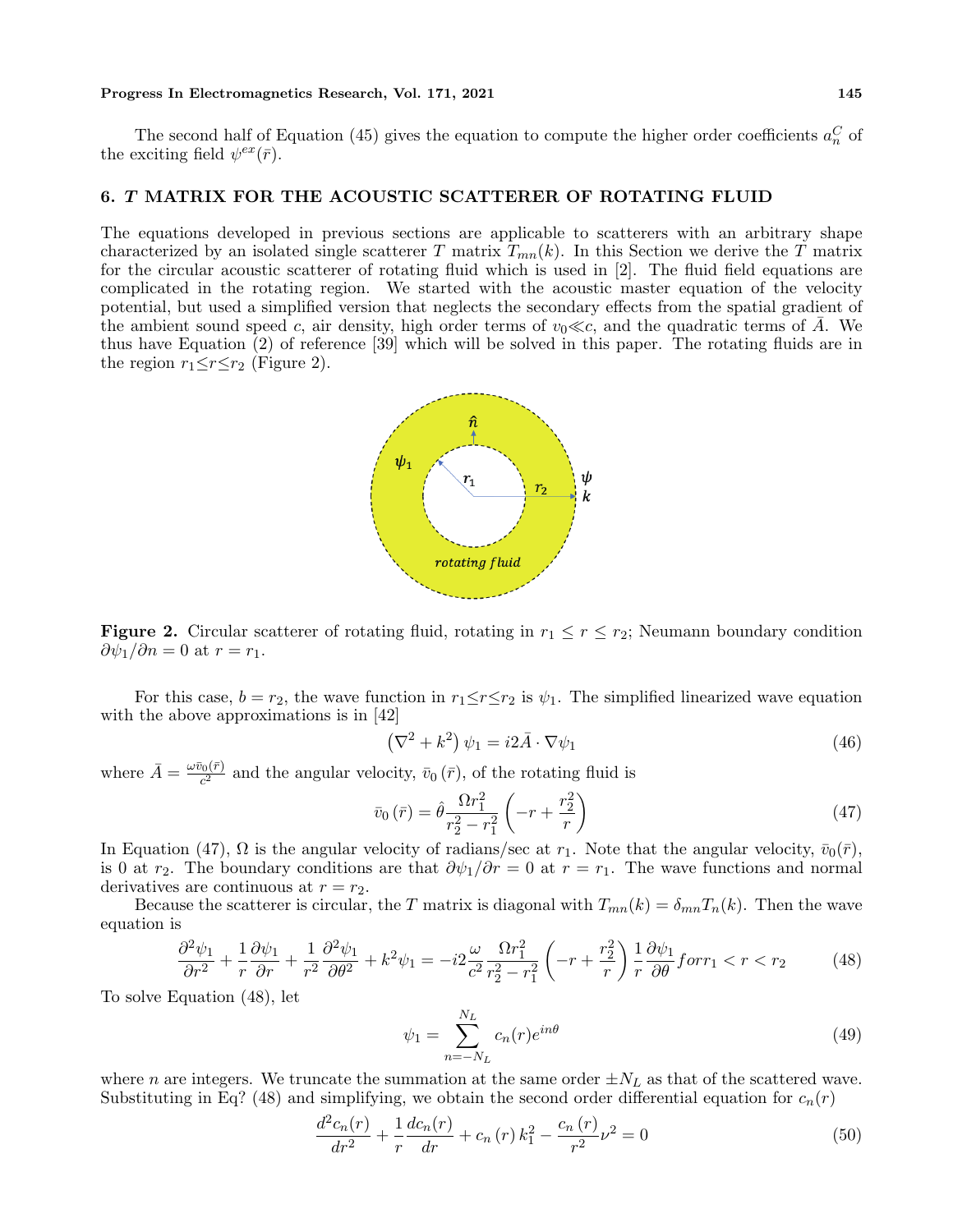where

$$
k_1^2 = k^2 + 2n\frac{\omega}{c^2} \frac{\Omega r_1^2}{r_2^2 - r_1^2}
$$
\n(51)

$$
\nu^2 = n^2 + r_2^2 2n \frac{\omega}{c^2} \frac{\Omega r_1^2}{r_2^2 - r_1^2}
$$
\n(52)

The solutions of Eq. (50) are Bessel functions of non-integer order *ν*. We write in terms of  $J_{\nu}(k_1r)$ and  $N_{\nu}(k_1r)$  which are Bessel function and Neumann function of non-integer order  $\nu$ . Let

$$
\psi_1(\bar{r}) = \sum_{n=-N_L}^{N_L} [c_n J_\nu(k_1 r) + d_n N_\nu(k_1 r)] e^{in\theta}
$$
\n(53)

The boundary conditions are Neumann boundary condition  $\partial \psi_1 / \partial r = 0$  at  $r = r_1$  and continuity of fields and normal derivatives at  $r = r_2$ .

$$
\frac{\partial \psi_1}{\partial r} \left( r = r_1 \right) = 0 \tag{54}
$$

$$
\psi_1(r = r_2) = \psi(r = r_2) = \sum_{n = -N_L}^{N_L} \left[ a_n J_n(kr_2) + a_n^s H_n^{(1)}(kr_2) \right] e^{in\theta}
$$
\n(55)

$$
\left. \frac{\partial \psi_1}{\partial r} \right|_{r=r_2} = \left. \frac{\partial \psi}{\partial r} \right|_{r=r_2} = k \sum_{n=-N_L}^{N_L} \left[ a_n J'_n \left( kr_2 \right) + a_n^s H_n^{(1)'}(kr_2) \right] e^{in\theta} \tag{56}
$$

These give three simultaneous linear equations relating the coefficients  $a_n, a_n^s, c_n$ , and  $d_n$ . Solving the simultaneous equations give

$$
d_n = p_n c_n \tag{57}
$$

where

$$
p_n = -\frac{J'_{\nu}(k_1 r_1)}{N'_{\nu}(k_1 r_1)}\tag{58}
$$

Since,

$$
a_n^s = T_n a_n \tag{59}
$$

We obtain

$$
T_n = -\frac{k_1 q_n J_n (kr_2) - k J'_n (kr_2)}{k_1 q_n H_n^{(1)} (kr_2) - k H_n^{(1)'} (kr_2)}\tag{60}
$$

$$
q_n = \frac{J'_{\nu}(k_1 r_2) + p_n N'_{\nu}(k_1 r_2)}{J'_{\nu}(k_1 r_2) + p_n N'_{\nu}(k_1 r_2)}\tag{61}
$$

We also have

$$
c_n = \frac{J_n (kr_2) + T_n H_n^{(1)}(kr_2)}{J_\nu (k_1 r_2) + p_n N_\nu (k_1 r_2)} a_n
$$
\n
$$
(62)
$$

Thus, for this case of rotating fluid scatterer, the *T* matrix coefficients, are

$$
T_{mn} = \delta_{mn} T_n \tag{63}
$$

$$
t_{mn} = \delta_{mn} t_n \tag{64}
$$

where

$$
t_n = \frac{k_1 q_n N_n (kr_2) - k N'_n (kr_2)}{k_1 q_n J_n (kr_2) - k J'_n (kr_2)}\tag{65}
$$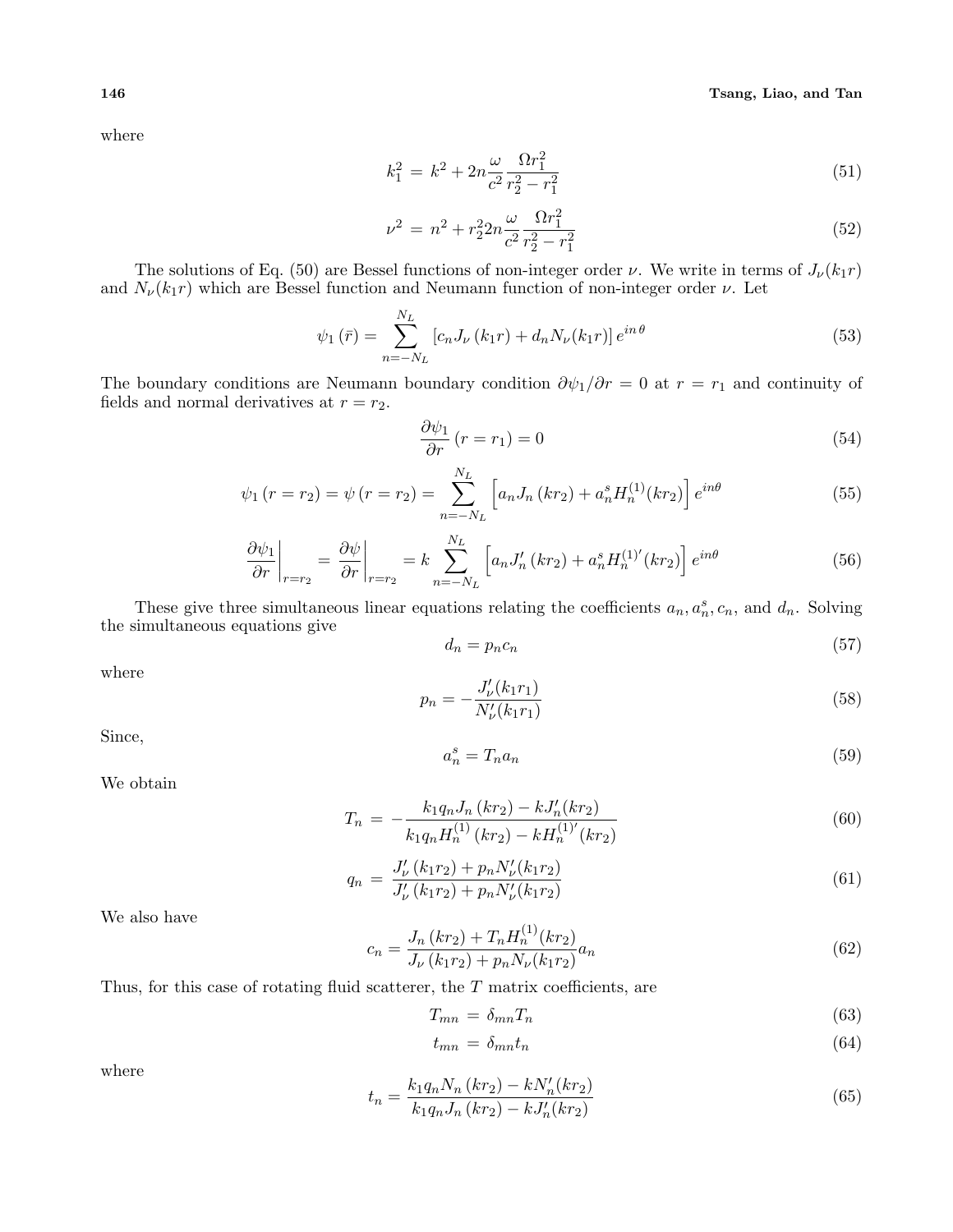#### **7. NORMALIZATION OF BAND FIELDS**

As shown in the Appendix, the normalization is

$$
\iint_{V_{0c}} dxdy |\psi|^2 + \iint_{V_{0r}} dxdy |\psi|^2 + \iint_{V_1} dxdy |\psi_1|^2 = 1
$$
\n(66)

The hexagonal cell is divided into three domains for volumetric integrations  $V_1$ ,  $V_{0c}$ , and  $V_{0r}$  $(Figure 3(a)).$ 



**Figure 3.** (a)  $V_1: r_1 \leq r \leq r_2$ ;  $V_{0c}: r_2 \leq r \leq a/2$ ;  $V_{0r}:$  remainder of hexagonal cell;  $V_{0r}^{(1)}$  $\int_{0}^{\tau(1)}$ : first section of  $V_{0r}$ . (b)  $V_{0r}^{(1)}$  $\sigma_{0r}^{(1)}$ : equilateral triangle with one-sixth of circle of radius  $a/2$  subtracted from it.

The integrals are performed analytically using the indefinite integrals of Bessel function. For *Z<sup>p</sup>* and  $B_p$  that are Bessel functions, Neumann functions and Hankel functions of first and second kind, the indefinite integrals are

$$
I_{1}(p, \alpha, c, d, Z) = \int_{c}^{d} x Z_{p}(\alpha x) Z_{p}(\alpha x) dx = \frac{x^{2}}{2} [Z_{p}(\alpha x) Z_{p}(\alpha x) - Z_{p-1}(\alpha x) Z_{p+1}(\alpha x)] \quad (67)
$$
  
\n
$$
I_{2}(p, \alpha, c, d, Z, B) = \int_{c}^{d} x Z_{p}(\alpha x) B_{p}(\alpha x) dx
$$
  
\n
$$
= \frac{x}{2\alpha} [\alpha x Z_{p}(\alpha x) B_{p}(\alpha x) - \alpha x Z_{p-1}(\alpha x) B_{p+1}(\alpha x) + p (Z_{p-1}(\alpha x) B_{p}(\alpha x) - Z_{p}(\alpha x) B_{p-1}(\alpha x))]_{x=c}^{x=d} \quad (68)
$$

In  $V_0$ 

$$
\psi\left(\bar{r}\right) = \sum_{n=-N_{cyl}}^{N_{cyl}} \left[ a_n^s H_n^{(1)}\left(kr\right) + a_n^c J_n(kr) \right] e^{in\theta} \tag{69}
$$

We have set

$$
a_n^s = 0 \text{ for } |n| > N_L \tag{70}
$$

For  $V_{0c}$ , which is an angular region with inner radius  $r_2$  and outer radius  $\frac{a}{2}$ 

$$
\iint_{V_{0c}} dxdy |\psi|^2 = 2\pi \left\{ \sum_{n=-N_{cyl}}^{N_{cyl}} \left[ |a_n^s|^2 \left( I_1\left(n, k, r_2, \frac{a}{2}, J\right) + I_1\left(n, k, r_2, \frac{a}{2}, N\right) \right) \right] \right\}
$$
  
+2Re  $\left( a_n^s (a_n^C)^* I_2\left(n, k, r_2, \frac{a}{2}, J, H^{(1)}\right) \right) + \sum_{n=-N_{cyl}}^{N_{cyl}} \left[ |a_n^C|^2 I_1\left(n, k, r_2, \frac{a}{2}, J \right) \right] \right\}$  (71)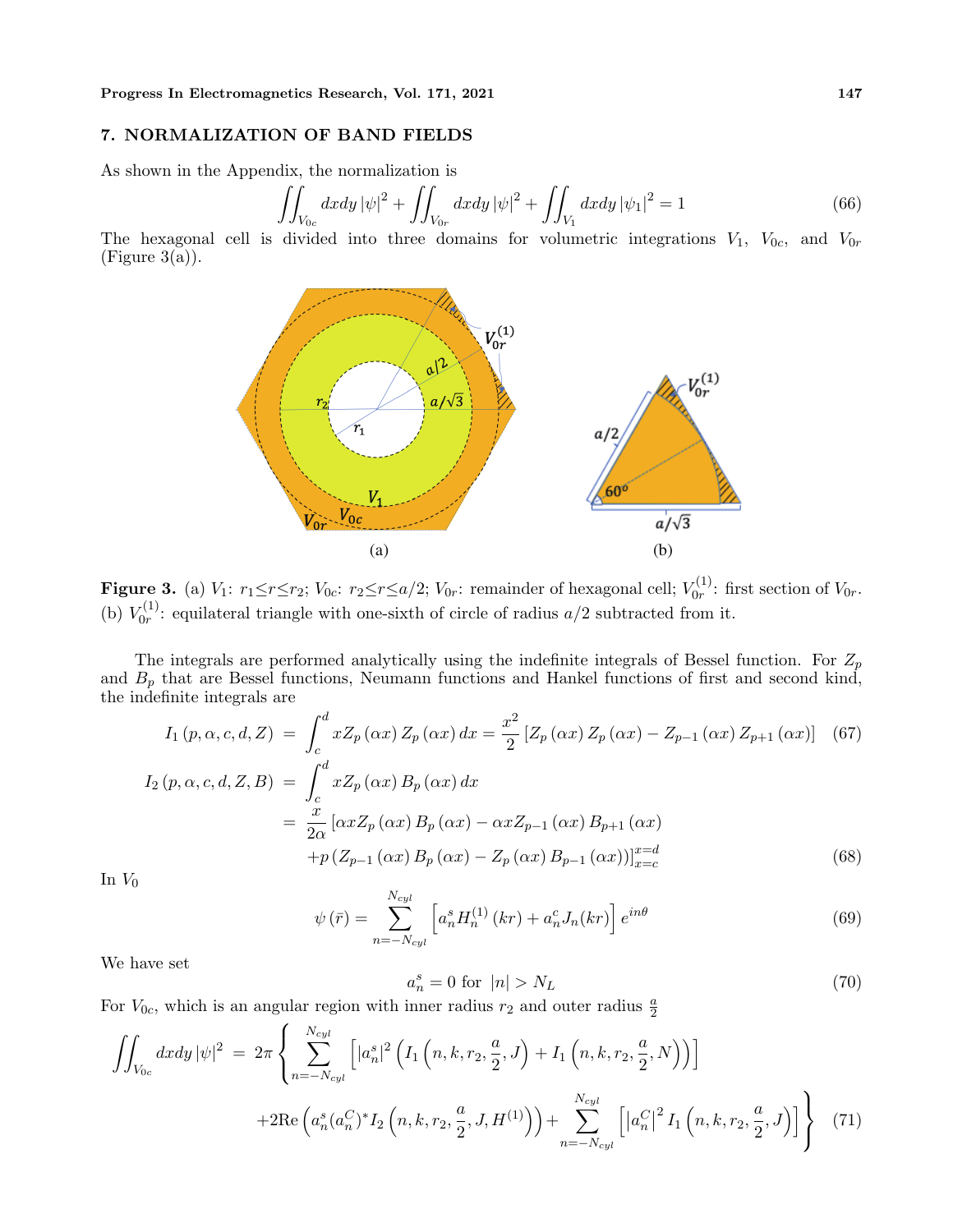The remainder region  $V_{0r}$  can be divided into 6 parts  $V_{0r} = V_{0r}^{(1)} + V_{0r}^{(2)} + \ldots + V_{0r}^{(6)}$  $\frac{r(\mathbf{0})}{0r}$ .

For each part it is the remainder of an equilateral triangle with the circular sector of radius  $\frac{a}{2}$ subtracted from it (Figure 3(b)). The equilateral triangle has height  $a/2$  and side  $a/\sqrt{3}$ .

For every circle of radius *r*, where  $a/2 \le r \le a/\sqrt{3}$ , the circle will intersect each of the six sides of the hexagon at two points.

For the north-east side of the hexagon, the two points are at  $\theta = \gamma_H^N(r)$  and  $\theta = \pi/3 - \gamma_H^N(r)$ , where

$$
\gamma_H^N(r) = \cos^{-1}\left(\frac{\sqrt{3} + 2\sqrt{\left(\frac{r}{a}\right)^2 - \frac{1}{4}}}{4\left(\frac{r}{a}\right)}\right) \tag{72}
$$

Then referring to that as  $V_{0r}^{(1)}$  $v_0^{(1)}$ , we have

$$
\iint_{V_{0r}^{(1)}} dxdy \, |\psi|^2 = \int_{\frac{a}{2}}^{\frac{a}{\sqrt{3}}} dr \sum_{n=-N_{cyl}}^{N_{cyl}} \left( a_n^s H_n^{(1)} \left( kr \right) + a_n^c J_n \left( kr \right) \right)
$$
\n
$$
\sum_{m=-N_{cyl}}^{N_{cyl}} \left[ \left( a_m^{s*} H_m^{(2)} \left( kr \right) + a_m^{c*} J_m \left( kr \right) \right) I_H^{(1)} \left( n - m, r \right) \right]
$$
\n(73)

where

$$
I_H^{(1)}(n,r) = \left[ \int_0^{\gamma_H^N(r)} d\theta + \int_{\pi/3 - \gamma_H^N(r)}^{\pi/3} d\theta \right] e^{in\theta}
$$
 (74)

Adding the six parts and with rearrangement of limits of integrations, we have

$$
\iint_{V_{0r}} dxdy |\psi|^2 = \int_{\frac{a}{2}}^{\frac{a}{\sqrt{3}}} dr r \sum_{n=-N_{cyl}}^{N_{cyl}} \left( a_n^s H_n^{(1)}(kr) + a_n^c J_n(kr) \right)
$$

$$
\sum_{m=-N_{cyl}}^{N_{cyl}} \left[ \left( a_m^{s*} H_m^{(2)}(kr) + a_m^{c*} J_m(kr) \right) I_H(n-m,r) \right]
$$
(75)

where

$$
I_H(n,r) = \left[ \int_{\pi/3 - \gamma_H^N(r)}^{\pi/3 + \gamma_H^N(r)} d\theta + \int_{2\pi/3 - \gamma_H^N(r)}^{2\pi/3 + \gamma_H^N(r)} d\theta + \int_{\pi - \gamma_H^N(r)}^{\pi + \gamma_H^N(r)} d\theta + \int_{4\pi/3 - \gamma_H^N(r)}^{4\pi/3 + \gamma_H^N(r)} d\theta + \int_{5\pi/3 - \gamma_H^N(r)}^{5\pi/3 + \gamma_H^N(r)} d\theta + \int_{2\pi - \gamma_H^N(r)}^{2\pi + \gamma_H^N(r)} d\theta \right] e^{in\theta}
$$
\n(76)

Integrating, we have

$$
I_H(n,r) = \begin{cases} \sum_{l=1}^{6} \left[ \frac{e^{in\theta}}{in} \right]_{\theta = \frac{l\pi}{3} - \gamma_H^N(r)}^{\theta = \frac{l\pi}{3} - \gamma_H^N(r)} & \text{for } n \neq 0\\ 12\gamma_H^N(r) & \text{for } n = 0 \end{cases}
$$
(77)

and ∑ 6 *l*=1 represents the summation over the six parts.

The formulas of integrations above of  $V_{0c}$  and  $V_{0r}$  are applicable to scatterer of arbitrary shape. For the case of the rotating fluid scatterer in the angular region of  $r_1 \leq r \leq r_2$  which is  $V_1$ , the volumetric integral is

$$
\iint_{V_1} dx dy |\psi_1|^2 = 2\pi \sum_{n=-N_L}^{N_L} \left( |c_n|^2 I_1(\nu, k_1, r_1, r_2, J) + |d_n|^2 I_1(\nu, k_1, r_1, r_2, N) + 2\Re\left(c_n^* d_n\right) I_2(\nu, k_1, r_1, r_2, J, N)\right)
$$
\n(78)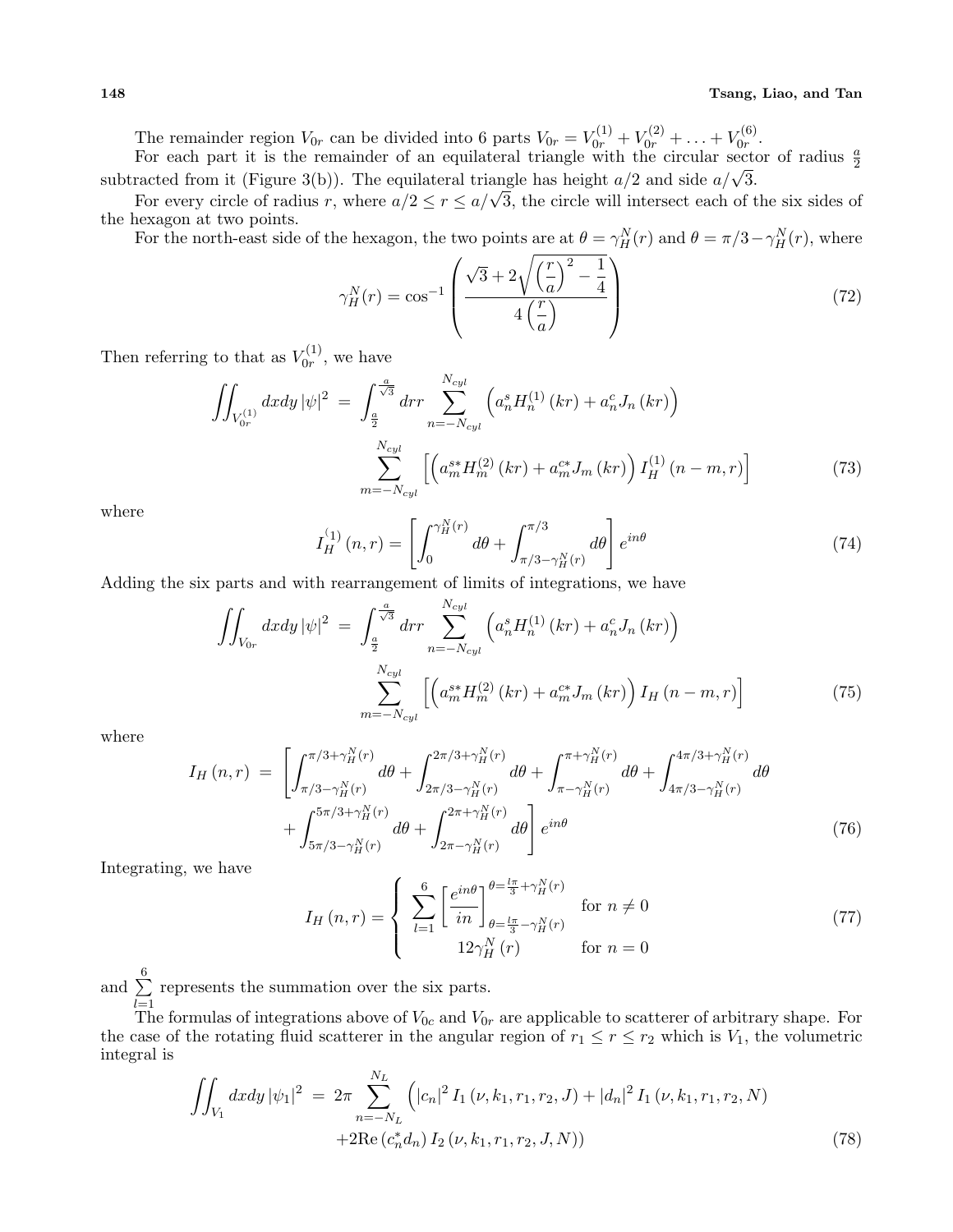#### **8. NUMERICAL RESULTS AND DISCUSSIONS**

As in [2], we choose  $r_1 = 0.2a$  and  $r_2 = 0.4a$  where *a* is the lattice constant. We consider the *K* point in the Brillouin zone. Let the rotating angular velocity [2] be  $\Omega = 0.2332 \times (2\pi c/a)$ . We consider the hexagonal lattice with primitive lattice vectors  $\bar{a}_1 = \frac{a}{2}$  $\frac{a}{2}(\sqrt{3}\hat{x} + \hat{y})$  and  $\bar{a}_2 = \frac{a}{2}$ 2 ( *−*  $\sqrt{3}\hat{x} + \hat{y}$ . In the hexagon of Figure 1, the vector from the southwest corner to the northeast corner is  $\bar{a}_1$  while the vector from southeast corner to the northwest corner is  $\bar{a}_2$ . The reciprocal lattice vectors are  $\bar{b}_1 = \frac{2\pi}{a}$  $\frac{2\pi}{a}$   $\left(\frac{1}{\sqrt{2}}\right)$  $\frac{1}{3}\hat{x}+\hat{y}$ and  $\bar{b}_2 = \frac{2\pi}{a}$ *a* ( *− √* 1  $\frac{1}{3}\hat{x} + \hat{y}$ . We shall illustrate the calculations of the band eigenvalue and band field at the point *K* in the first Brillouin zone. At the point *K*, the Bloch vector is  $\bar{k}_i = \frac{1}{3}$  $\frac{1}{3}\bar{b}_1 + \frac{1}{3}$  $\frac{1}{3}\overline{b}_2$ . In the calculations, we let the lattice constant be  $a = 1$  and speed of light  $c = 1$ . In the calculations of the broadband cylindrical wave coefficients  $D_l(k)$ , with imaginary extractions [40], the numerical parameters  $N_{spa}$ ,  $N_{spe}$ , $\xi$ , and *R* are used in the evaluation of the broadband  $D_n$  coefficients. They are described in [40]. *Nspa* is the truncation number of the summation for the spatial part, and *Nspe* is for the spectral part.  $\xi$  is the imaginary wavenumber, and R is the radius of the circle used in the integration to get the  $D_n$  coefficients.  $N_{spa}$ ,  $N_{spe}$ ,  $\xi$ , and  $R$  are robust parameters that can have many

#### **8.1. Eigenvalue and Normalized Eigenvector**

The eigenvalue part is the CPU intensive part of the method. Thus, based on discussion in the previous section, we choose a low  $N_L = 2$ . Then  $N_{DL} = 4$ . We use the BBGF method to calculate  $D_l(k)$ ,  $l = 0, \pm 1, \pm 2, \ldots, \pm 4$ . The first step is the set-up for the frequency independent part of  $D_l(k)$  [40]. In the frequency scanning method, *Dl*(*k*) are calculated in a broadband manner for many *ks*. In the bisection method, we only calculate  $D_l(k)$  for the *ks* needed. We solve the eigenvalue problem from Equation (38),  $\overline{\Lambda}(k)\overline{a}^s = 0$ .

choices. We have not optimized them. In this paper, we used  $N_{spa} = 4$ ,  $N_{spe} = 4$ ,  $\xi = 3$ ,  $R = 0.96$ .

The dimension of the matrix of the eigenvalue equation is  $2N_L + 1 = 5$ . The approach with bisection method in searching for *k* is the more efficient method. Table 1 shows CPU time for frequency scanning method and bisection method. Using the frequency scanning method, the absolute value of the determinant is shown in Figure 4. The figure clearly shows that the two eigenvalues are  $f<sub>N</sub> = 0.5527$  and  $f_N = 0.5980$ . This corresponds to the splitting of the degenerate eigenvalue for the rotating fluid [2, 39].



**Figure 4.** Frequency response of determinant of  $\overline{A}(k)$ , showing 2 eigenvalues at 0.5527 and 0.5980.

The iterative approach with bisection method is applied in searching for *k*. The CPU time table is shown in Table 1.

The CPU table shows that using the bisection method, the CPU time including setup is merely 5 milliseconds for an eigenvalue. Simulation with COMSOLTM takes 2 seconds to compute the bands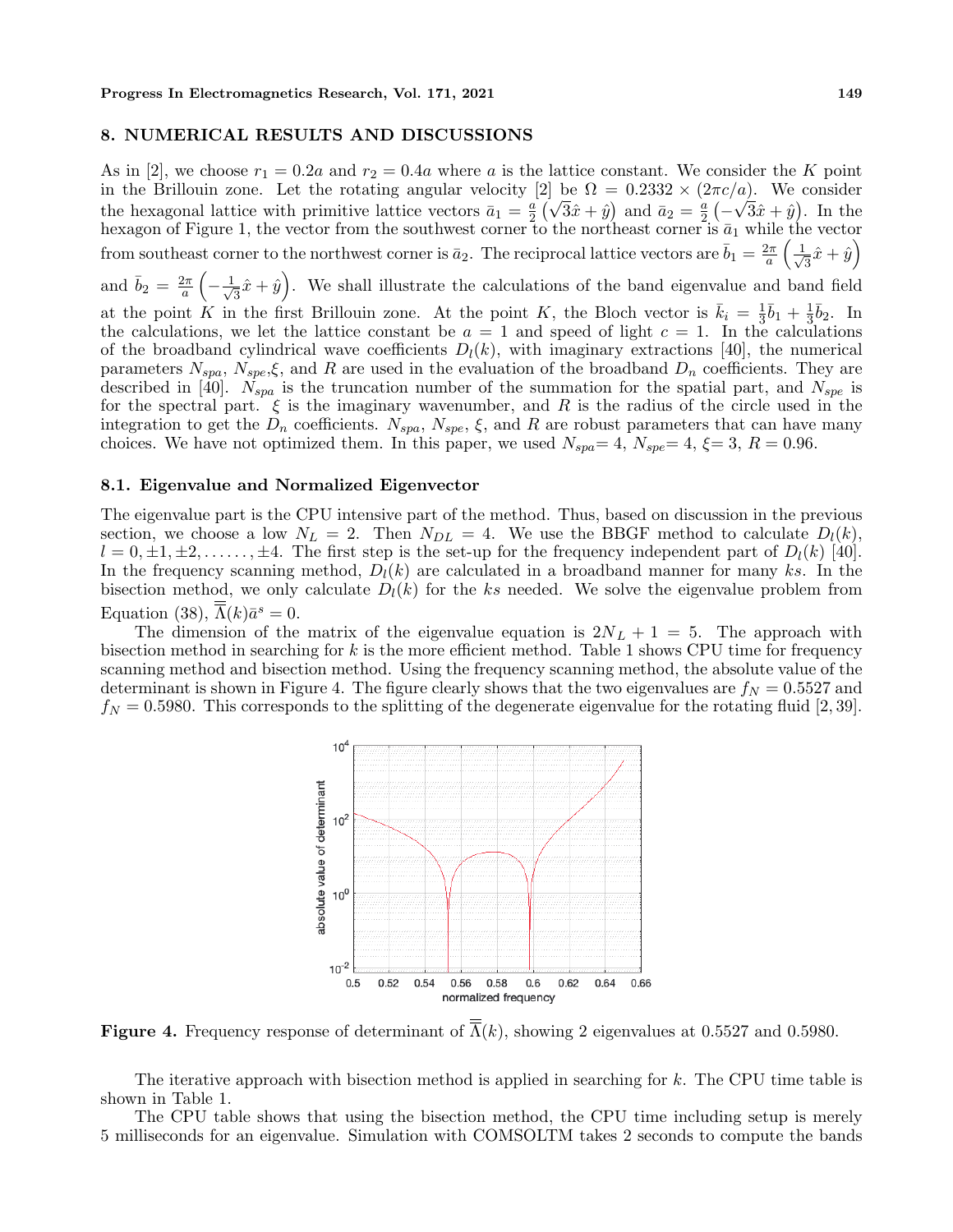| Method           |                             | Number<br>of bands | $N_L$          | Number      | $D_l$ and       | Total CPU       |  |
|------------------|-----------------------------|--------------------|----------------|-------------|-----------------|-----------------|--|
|                  | $Set-up$<br>(millise conds) |                    |                | οt          | det(P)          | time            |  |
|                  |                             |                    |                | frequencies | (millise conds) | (millise conds) |  |
| Frequency        | $1.7\,$                     |                    | $\overline{2}$ | 1000        | 124.9           | 126.6           |  |
| scanning         |                             |                    |                |             |                 |                 |  |
| Frequency        | 2.6                         |                    | 3              | 1000        | 183.4           | 186             |  |
| scanning         |                             |                    |                |             |                 |                 |  |
| <i>Bisection</i> | 2.1                         |                    | $\overline{2}$ | 14          | 2.9             | 5               |  |
| <i>Bisection</i> | 3.4                         |                    | 3              | 14          | 5.1             | 8.5             |  |

**Table 1.** BBGF-KKR-MST method CPU time comparisons for computing band eigenvalue frequencies.  $N_{spa} = 4, N_{spe} = 4.$ 

 $(CPII: 3.2 GHz$  6-core Intel Core i7, Memory 32 GB 2667 MHz DDR4)

at a given point in the Brillouin zone. On the other hand, the BBGF-KKR-MST requires only 5 milliseconds for a single eigenvalue for the *K* point in this paper. We also show the band fields as computed by COMSOL. In the paper on topological photonics [41], we have used COMSOL and noted that the BBGF-KKR-MST method is significantly faster than COMSOL. In this paper, BBGF-KKR-MST method also shows much faster computation than COMSOL's, more than 100 times from Table 1. We next calculate the band field solution. For the eigenvalue  $f<sub>N</sub> = 0.5980$ , we have  $k = 3.757$ . The eigenvector for the 5 by 5 eigenvalue problem is for the scattered field coefficients,  $a_n^s = -2, -1, 0, 1, 2$ . Only 2 coefficients are not small while other coefficients are small. The value is given in Table 2.

**Table 2.** Normalization of the eigenvector for the matrix equation.

| Normalized eigenvector $\mid n = -2 \mid n = 1$ |                 |  |
|-------------------------------------------------|-----------------|--|
|                                                 | $0.2618$ 0.9651 |  |

The eigenvector is normalized so that  $\sqrt{(a_{-2}^s)^2 + (a_1^s)^2} = 1$ . Note that this normalization of the eigenvector for the matrix equation is not the normalization of the band field solution which will be calculated later.

# **8.2. Obtain Higher Order Cylindrical Waves**

After the eigenvalue and eigenvector of the scattered field coefficients are obtained, we obtain higher order coefficients by the relation from Equation (44),  $a_n^C$  = *N* ∑*L m*=*−N<sup>L</sup>*  $a_m^s \tilde{D}_{n-m}(k);$  *n* =  $0, \pm 1, \ldots, \pm N_L, \ldots, \pm N_{cyl}.$ 

The physical interpretation is that the exciting field  $\psi^{ex}$  is the scattered field from other cells into the  $(0,0)$  cell. This is made possible by the  $g_R$  part of the lattice Green's function giving the relation above. We choose  $N_{cyl} = 5$ . This means  $N_L + N_{cyl} = 7$ , then we need more  $D_l(k = 3.757)$ ,

 $l = 0, \pm 1, \ldots, \pm 7$  for that single  $k = 3.757$ . They are tabulated below in Table 3 for those  $D_l$  that are significant values. Then we apply the relation in Eq. (44) to obtain the higher order coefficients,  $a_n^C n =$ 

 $0, \pm 1, \ldots, \pm N_L, \ldots, \pm N_{cyl}$ . For the scatterer region, we obtain the coefficients by using  $c_n$  $J_n(kr_2)+T_nH_n^{(1)}(kr_2)$  $\frac{J_n(kr_2)+T_nH_n^{\sim}(kr_2)}{J_n(k_1r_2)+p_nN_n(k_1r_2)}a_n^C$  and  $d_n = p_nc_n, n = 0, \pm 1, \ldots, \pm N_{cyl}$ . We also get higher order coefficients for  $a_n^s$  by using *T* matrix coefficients  $T_n(k = 3.757)$ .

The coefficients are tabulated below for values that are not small. The values in parenthesis are the results after band field normalized to be discussed later.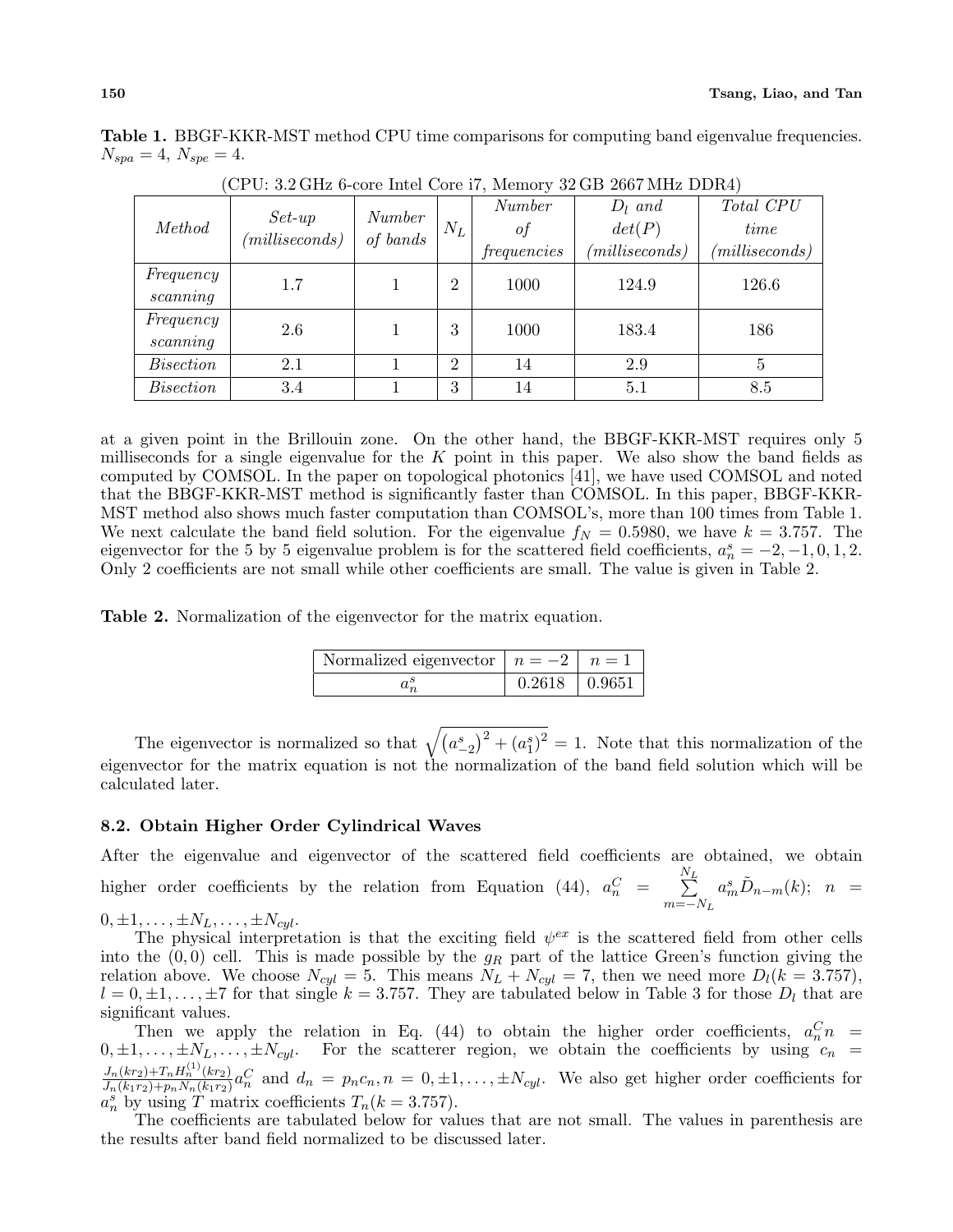|                    | <b>Table 3.</b> Additional $D_l$ coefficients at the eigen-wavenumber $(k = 3.757)$ to be used for higher order |  |  |  |  |  |
|--------------------|-----------------------------------------------------------------------------------------------------------------|--|--|--|--|--|
| cylindrical waves. |                                                                                                                 |  |  |  |  |  |

|          | $D_l (k = 3.757)$ |
|----------|-------------------|
|          | 2.688             |
| $l = -3$ | 1.169             |
| $l=0$    | 0.9407            |
| $l=3$    | 1.169             |
| $l=6$    | 2.688             |

# **8.3. Normalization of Wave Functions**

We calculate the integrals of unnormalized band-fields. The values are below.

The normalization factor for the wave functions is  $\left[\iint_{V_1} dx dy |\psi_1|^2 + \iint_{V_{0c}} dx dy |\psi|^2 + \right]$  $\iint_{V_{0r}} dxdy |\psi|^2]^{\frac{1}{2}} = 2.9268$ . This factor is used to normalize the coefficients. The normalized coefficients are in parenthesis in Table 4. Integrals for unnormalized band-fields to calculate the normalization of band-fields are tabulated in Table 5.

**Table 4.** Higher order cylindrical wave coefficients, values based on normalized eigenvector; values in parenthesis are based on normalized band field solutions.

|         | $n=-5$                                                    | $n=-2$              | $n=1$               | $n=4$                     |  |  |
|---------|-----------------------------------------------------------|---------------------|---------------------|---------------------------|--|--|
| $a_n^C$ | $-i11.60$                                                 | $-0.262 - i5.499$   | $-0.965 - i4.856$   | $-i7.329$                 |  |  |
|         | $(-i3.964)$                                               | $(-0.089 - i1.879)$ | $(-0.330 - i1.659)$ | $(-i2.504)$               |  |  |
| $c_n$   | $85.488 + i44.031$                                        | $-i6.725$           | $-i4.938$           | $-i2.948$                 |  |  |
|         | $(29.209 + i15.044)$                                      | $(-i2.298)$         | $(-i1.687)$         | $(-i1.007)$               |  |  |
| $d_n$   | $\overline{8.726 \times 10^{-8} - i4.494 \times 10^{-8}}$ | i0.1603             | i1.338              | $i1.22 \times 10^{-4}$    |  |  |
|         | $(2.982\times10^{-8} - i1.536\times10^{-8})$              | (i0.0548)           | (i0.457)            | $(i4.191\times10^{-5})$   |  |  |
| $a_n^s$ | $4.004 \times 10^{-6}$                                    | 0.2618              | 0.9652              | $-4.963 \times 10^{-5}$   |  |  |
|         | $(1.368\times10^{-6})$                                    | (0.08945)           | (0.3298)            | $(-1.696 \times 10^{-5})$ |  |  |

**Table 5.** Integrals for unnormalized band-fields to calculate the normalization of band-fields.

|                                 | Integrals of unnormalized band-fields |
|---------------------------------|---------------------------------------|
| $\iint_{V_1} dx dy  \psi_1 ^2$  | 3.9513                                |
| $\iint_{V_{0c}}dx dy\, \psi ^2$ | 3.5455                                |
| $\iint_{V_{0r}} dx dy  \psi ^2$ | 1.0692                                |
| sum                             | $8.5660 = (2.9268)^2$                 |

# **8.4. Plotting the Fields**

After the higher order coefficients are obtained, we can calculate the normalized fields throughout the entire cell (0*,* 0). The normalized band field solution coefficients are given in Table 4.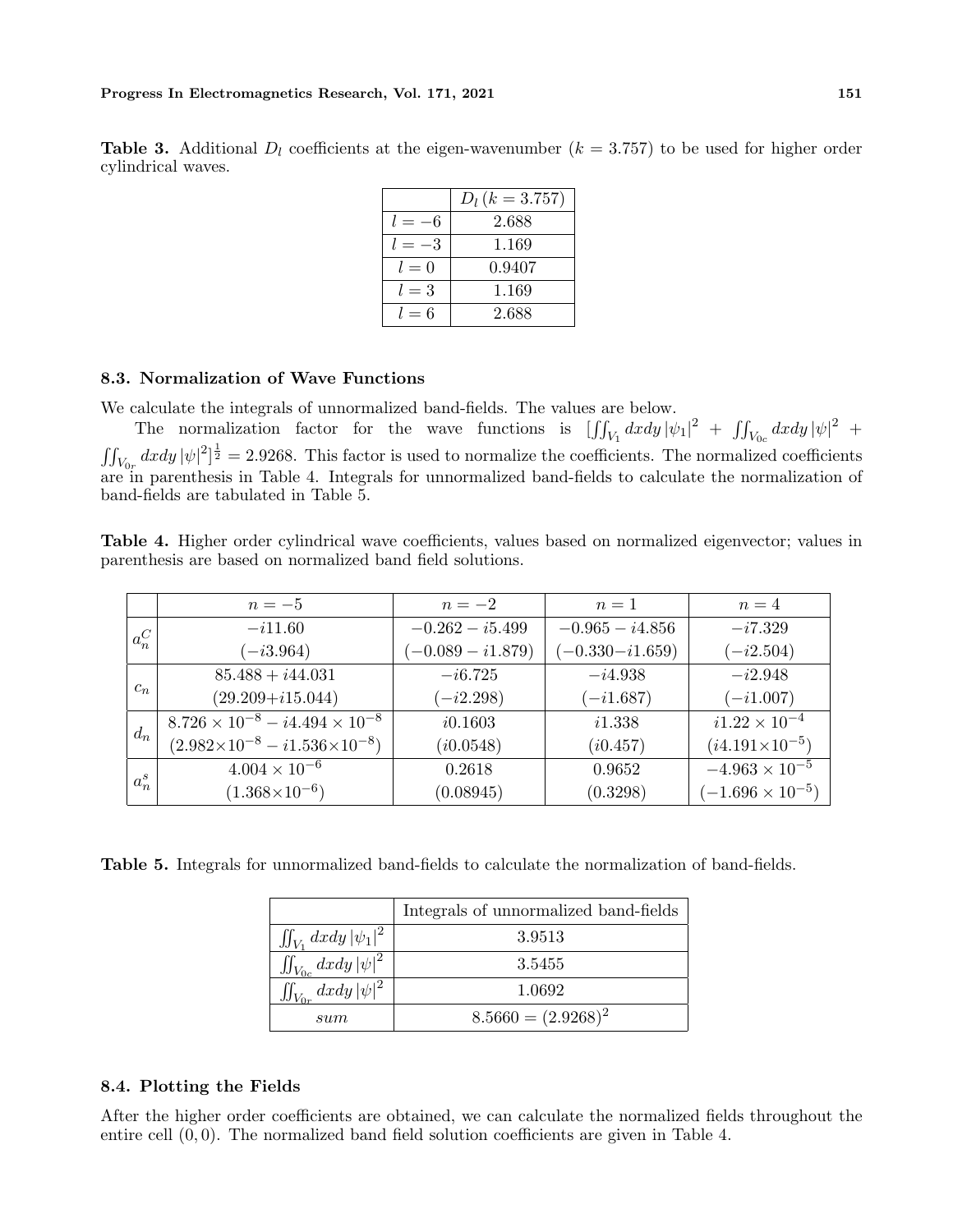

**Figure 5.** Normalized field along (a) horizontal center line, (b) vertical center line of the (0*,* 0) cell.

In Figure 5(a), we plot the normalized fields for the horizontal center line,  $y = 0$  and  $-a/\sqrt{3} \le y \le$  $a/\sqrt{3}$ . In Figure 5(b), we plot the normalized fields for the vertical centerline  $x = 0$  and  $-a/2 \le y \le a/2$ . We plot  $|\psi_1|$  for  $r_1 \leq r \leq r_2$  and  $|\psi|$  for  $r_2 \leq r \leq a/2$ . For the region  $V_0$ 

$$
\psi(\bar{r}) = \sum_{n=-N_L}^{N_L} a_n^s H_n^{(1)}(kr) e^{in\theta} + \sum_{n=-N_{cyl}}^{N_{cyl}} a_n^C J_n(kr) e^{in\theta}
$$
\n(79)

For the field inside the scatterer we use

$$
\psi_1(\bar{r}) = \sum_{n=-N_L}^{N_L} [c_n J_\nu(k_1 r) + d_n N_\nu(k_1 r)] e^{in\theta}
$$
\n(80)

For the vertical center line, the displacement between the North tip  $(x = 0 \text{ and } y = a/2)$  and the South tip  $(x = 0 \text{ and } y = -a/2)$  is  $\bar{R} = a\hat{y} = \bar{a}_1 + \bar{a}_2$ . The Bloch condition phase shift between the two tips for the K point in the Brillouin zone is  $e^{i\bar{k}_i \cdot \bar{R}} = e^{i(\frac{1}{3}\bar{b}_1 + \frac{1}{3}\bar{b}_2) \cdot (\bar{a}_1 + \bar{a}_2)} = e^{i\frac{4\pi}{3}}$ . The results from Figure 5(b) are the band field  $\psi = -1.0441 + i0.6036$  at  $(x = 0, y = -a/2)$  and the band field  $\psi = 1.0441 + i0.6036$  at  $(x = 0, y = a/2)$ . The phase shift between the two complex band fields is  $-\frac{2\pi}{3}$  $\frac{2\pi}{3}$  showing that the Bloch condition is obeyed. In using MST with cylindrical waves, the Bloch condition is implicit through the lattice Green's function expressed in cylindrical waves. We next plot in Figure 6 the band field within the entire hexagon of the (0*,* 0) cell. The field solutions are in good agreement with the previous method of BBGF-MoM.

Convergences of Cylindrical waves: The field patterns in Figure 6 clearly show that of cylindrical waves. Figure 6(a) shows the normalized field pattern at  $f_N = 0.5980$  from BBG-KKR-MST method presented in this paper. For the comparison, Figure 6(b) shows the unnormalized field pattern at  $f_N = 0.5925$  from VIE-MoM method. In [39], the fields within rotating fluid are shown. Here the results are extended to cover the entire hexagon. Figure 6(c) shows unnormalized field pattern at *f<sup>N</sup>* = 0*.*594 from COMSOL. For BBG-KKR-MST and VIE-MoM methods, the acoustics differential equation in the rotating fluid region, Equation (46), is used. For COMSOL, based on options of equations in the software, the Navier-Stokes equation was used. Thus, a low order of 11 cylindrical waves is sufficient to characterize the fields in the cell (0*,* 0) of the hexagon. The fields in other cells can be obtained by applying the Bloch condition. In MST theory, the solutions of the eigenvalue problem have attained the accuracy if the scattered waves are calculated accurately. The coefficients of the scattered wave are the product of the exciting field coefficient with the *T* matrix coefficients. The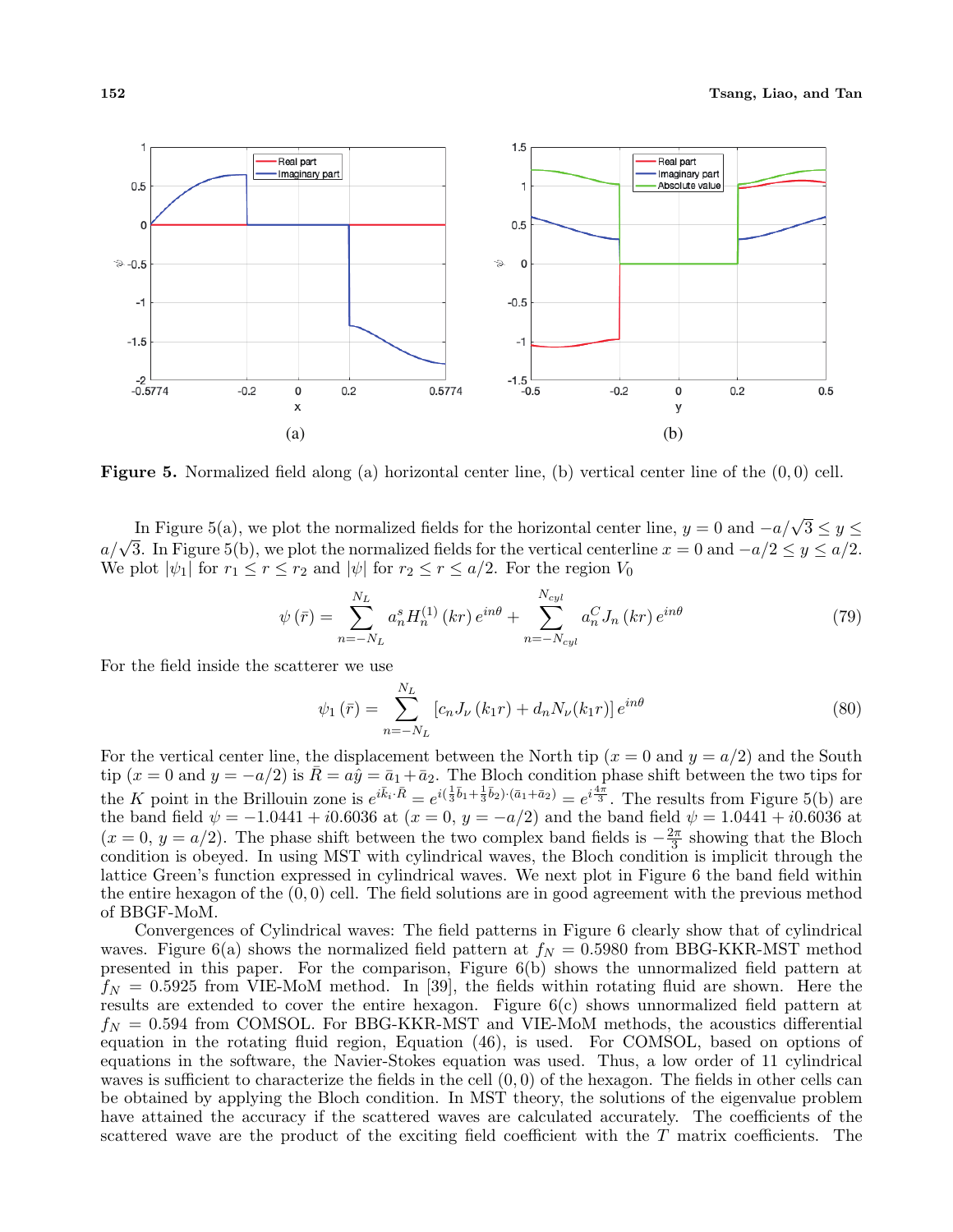

**Figure 6.** Field solution of the hexagon in cell  $(0,0)$  (a) normalized field at eigenvalue  $f_N = 0.5980$  from BBG-KKR-MST method, (b) unnormalized field at eigenvalue  $f_N = 0.5925$  from VIE-MoM method, (c) unnormalized field at eigenvalue  $f_N = 0.594$  from COMSOL.

convergence of the scattered wave convergence depends on the convergence of the single scatterer *T* matrix with the cylindrical wave order *n*. The rule of thumb of *n* maximum is 1.5*k* to 2*k* times the radius. For the present problem  $a=1$  and radius of the scatterer is  $r_2 = 0.4a$ . We determined the band eigenvalue with  $f_N = 0.5980$  and  $k = 3.757$ , then 1.5 $kr_2 = 2.25$ . Thus, the choice of *n* maximum which is  $N_L$ = 2 is sufficient for the convergence of the scattered wave. The cylindrical waves expansion has high computational efficiency because both the size of the scatterer and the size of the cell are smaller than or comparable to wavelength. The physical reason is that the field distribution in the cell is well represented by cylindrical waves. In previous papers [40, 41], we have compared the CPU time with COMSOL. The method of BBGF-KKR-MST is significantly faster than that of COMSOL.

The fields in Figure 6 are for (0*,* 0) cell. For band-fields in other cells, they can be calculated by applying Bloch condition.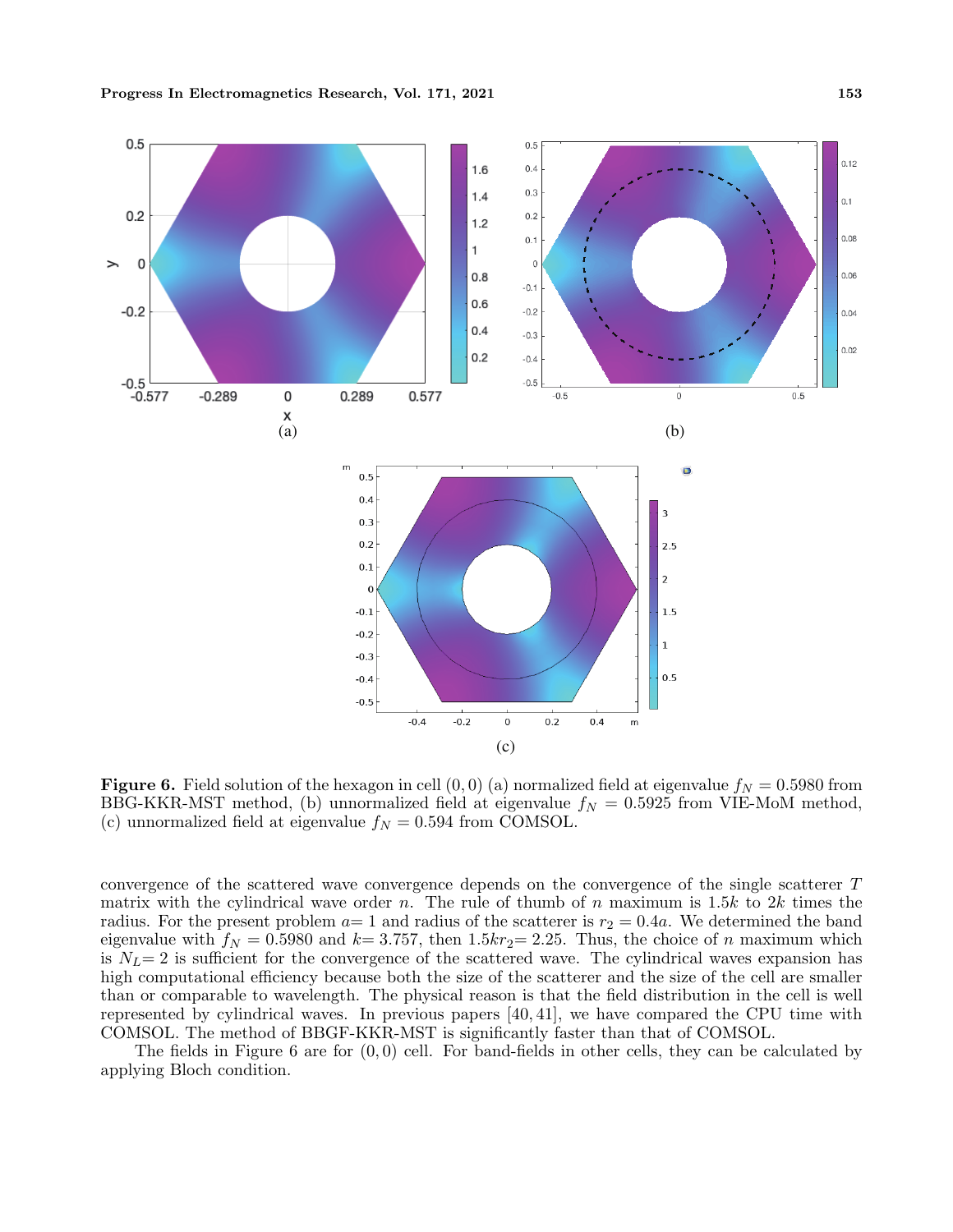## **9. CONCLUSIONS**

In this paper, we apply the BBGF-KKR-MST method to calculate band eigenvalue frequencies, band fields and the normalizations of band fields for topological acoustics. The advantages of the approach are (a) the low dimension of the eigenvalue matrix equation which is 5 by 5 for the first 2 bands in question, (b) the band field solutions are represented by 11 cylindrical wave coefficients, and (c) normalization of band field solutions are carried out without volumetric integrations. Accuracy of the solutions is demonstrated. In MST, the *T* matrix used is that of a single scatterer which is independent of the lattice and independent of the Bloch vector. Thus, for a general scatterer, the *T* matrix can be calculated separately in the frequency range of interest and then used for all lattices and Bloch vectors. This will further increase the computational efficiency of the BBGF-KKR-MST method. The BBGF-KKR-MST is a computational efficient method because (i) band fields are the results of multiple scattering; (ii) the field patterns are well characterized by cylindrical waves; and (iii) the BBGF facilitates the broadband search of the eigenvalue frequencies. With the band field solutions determined, we will calculate the BBGF with the plurality of scatterers [50–53].

# **APPENDIX A.**

In this Appendix we derive the orthogonal relation and the normalization condition. For two bands *β*<sup>1</sup> and  $\beta_2$  of the same  $\bar{k}_i$ , the two eigenvalues are  $k_{\beta_1} = \omega^{(\beta_1)}/c$  and  $k_{\beta_2} = \omega^{(\beta_2)}/c$ . The wave functions  $\psi_1^{(\beta_1)}$  $y_1^{(\beta_1)}$  and  $\psi^{(\beta_1)}$  are for band  $\beta_1$ . The wave functions  $\psi^{(\beta_2)}_1$  $j_1^{(\beta_2)}$  and  $\psi^{(\beta_2)}$  are for band  $\beta_2$ .

$$
\left(\nabla^2 + k_{\beta_1}^2\right)\psi_1^{(\beta_1)} = -i2\frac{\omega^{(\beta_1)}}{c^2}v_\theta\left(r\right)\frac{1}{r}\frac{\partial\psi_1^{(\beta_1)}}{\partial\theta}\tag{A1}
$$

$$
\left(\nabla^2 + k_{\beta_2}^2\right)\psi_1^{(\beta_2)} = -i2\frac{\omega^{(\beta_2)}}{c^2}v_\theta\left(r\right)\frac{1}{r}\frac{\partial\psi_1^{(\beta_2)}}{\partial\theta}\tag{A2}
$$

Then

$$
\iint_{V_1} dx dy \left[ \psi_1^{(\beta_2)*} \nabla^2 \psi_1^{(\beta_1)} - \psi_1^{(\beta_1)} \nabla^2 \psi_1^{(\beta_2)*} \right] + (k_{\beta_1}^2 - k_{\beta_2}^2) \iint_{V_1} dx dy \psi_1^{(\beta_2)*} \psi_1^{(\beta_1)} \n= \iint_{V_1} dx dy \left[ -\psi_1^{(\beta_2)*} i2 \frac{\omega^{(\beta_1)}}{c^2} v_{\theta}(r) \frac{1}{r} \frac{\partial \psi_1^{(\beta_1)}}{\partial \theta} - \psi_1^{(\beta_1)} i2 \frac{\omega^{(\beta_2)}}{c^2} v_{\theta}(r) \frac{1}{r} \frac{\partial \psi_1^{(\beta_2)*}}{\partial \theta} \right]
$$
\n(A3)

Let  $S = scatterer boundary$ . Then

$$
\int_{S} dl \left[ \psi_{1}^{(\beta_{2})*} \frac{\partial \psi_{1}^{(\beta_{1})}}{\partial n} - \psi_{1}^{(\beta_{1})} \frac{\partial \psi_{1}^{(\beta_{2})*}}{\partial n} \right] + (k_{\beta_{1}}^{2} - k_{\beta_{2}}^{2}) \iint_{V_{1}} dx dy \psi_{1}^{(\beta_{2})*} \psi_{1}^{(\beta_{1})} \n= \iint_{V_{1}} dx dy \left[ -\psi_{1}^{(\beta_{2})*} i2 \frac{\omega^{(\beta_{1})}}{c^{2}} v_{\theta}(r) \frac{1}{r} \frac{\partial \psi_{1}^{(\beta_{1})}}{\partial \theta} - \psi_{1}^{(\beta_{1})} i2 \frac{\omega^{(\beta_{2})}}{c^{2}} v_{\theta}(r) \frac{1}{r} \frac{\partial \psi_{1}^{(\beta_{2})*}}{\partial \theta} \right]
$$
\n(A4)

In region  $V_0$ 

$$
\left(\nabla^2 + k_{\beta_1}^2\right)\psi^{(\beta_1)} = 0\tag{A5}
$$

then

$$
\left(\nabla^2 + k_{\beta_2}^2\right)\psi^{(\beta_2)} = 0\tag{A6}
$$

$$
\iint_{V_0} dx dy \left[ \psi^{(\beta_2)*} \nabla^2 \psi^{(\beta_1)} - \psi^{(\beta_1)} \nabla^2 \psi^{(\beta_2)*} \right] + \left( k_{\beta_1}^2 - k_{\beta_2}^2 \right) \iint_{V_0} dx dy \psi^{(\beta_2)*} \psi^{(\beta_1)} = 0 \tag{A7}
$$

Let  $S_C = cell$  boundary. Then

$$
\int_{S_C} dl \left[ \psi^{(\beta_2)*} \frac{\partial \psi^{(\beta_1)}}{\partial n} - \psi^{(\beta_1)} \frac{\partial \psi^{(\beta_2)*}}{\partial n} \right] - \int_S dl \left[ \psi^{(\beta_2)*} \frac{\partial \psi^{(\beta_1)}}{\partial n} - \psi^{(\beta_1)} \frac{\partial \psi^{(\beta_2)*}}{\partial n} \right] + \left( k_{\beta_1}^2 - k_{\beta_2}^2 \right) \iint_{V_0} dx dy \psi^{(\beta_2)*} \psi^{(\beta_1)} = 0 \tag{A8}
$$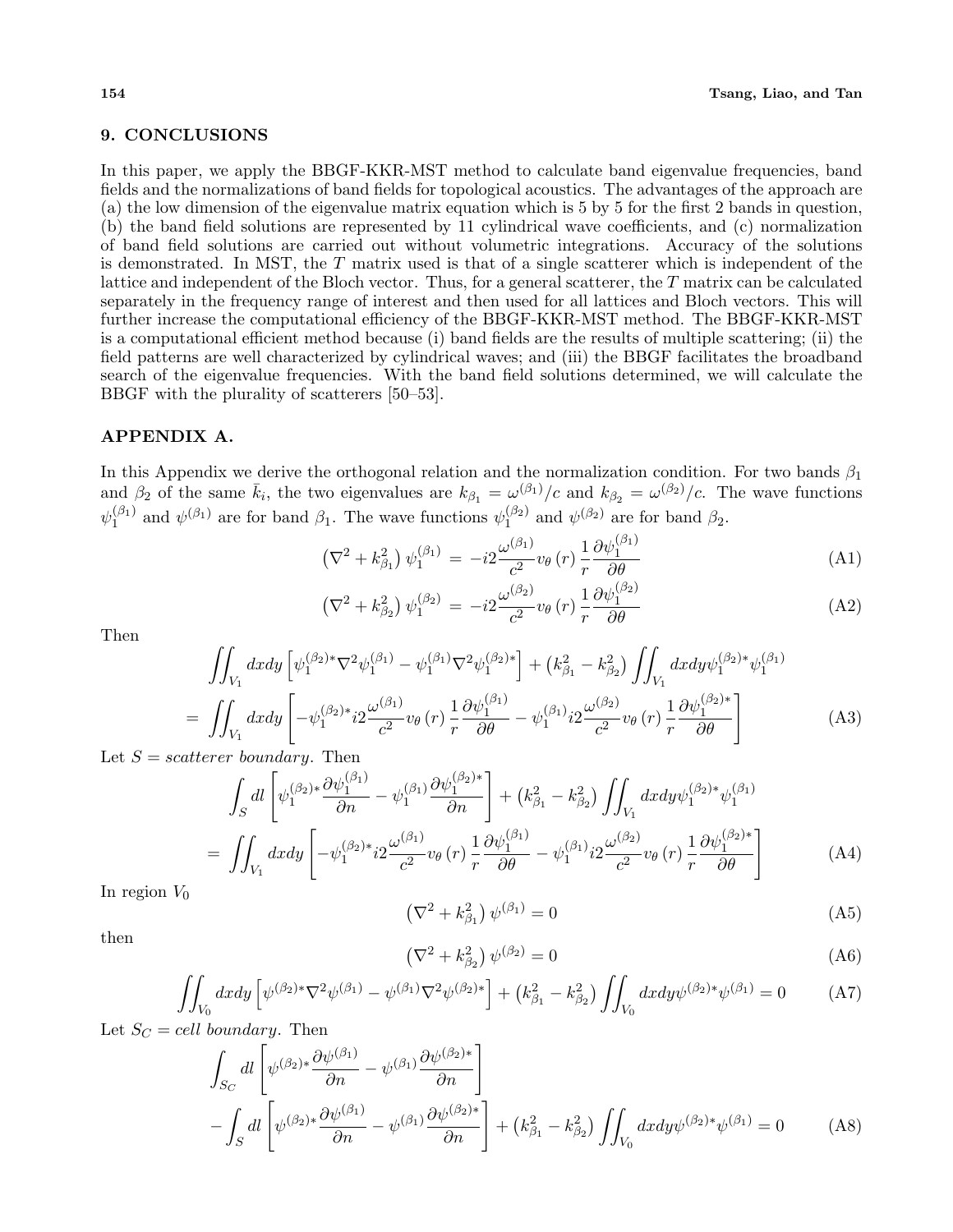The  $\psi^{(\beta_1)}$  and  $\psi^{(\beta_2)}$  have the same Bloch vector  $\bar{k}_i$ . Because of Bloch condition, and since we have the product of conjugate and the other function, the integration on the opposite sides of the cell boundary will cancel

$$
\int_{S_C} dl \left[ \psi^{(\beta_2)^*} \frac{\partial \psi^{(\beta_1)}}{\partial n} - \psi^{(\beta_1)} \frac{\partial \psi^{(\beta_2)^*}}{\partial n} \right] = 0 \tag{A9}
$$

Then

$$
-\int_{S} dl \left[ \psi^{(\beta_2)*} \frac{\partial \psi^{(\beta_1)}}{\partial n} - \psi^{(\beta_1)} \frac{\partial \psi^{(\beta_2)*}}{\partial n} \right] + \left(k_{\beta_1}^2 - k_{\beta_2}^2\right) \iint_{V_0} dx dy \psi^{(\beta_2)*} \psi^{(\beta_1)} = 0 \tag{A10}
$$

On boundary *S*, the boundary conditions give

$$
\int_{S} dl \left[ \psi_1^{(\beta_2)*} \frac{\partial \psi_1^{(\beta_1)}}{\partial n} - \psi_1^{(\beta_1)} \frac{\partial \psi_1^{(\beta_2)*}}{\partial n} \right] = \int_{S} dl \left[ \psi^{(\beta_2)*} \frac{\partial \psi^{(\beta_1)}}{\partial n} - \psi^{(\beta_1)} \frac{\partial \psi^{(\beta_2)*}}{\partial n} \right]
$$
(A11)

The two corresponding terms in Eqs. (A4) and (A10) will cancel when the two equations are added. Thus, we have orthogonal relation for  $\beta_1 \neq \beta_2$ .

$$
(k_{\beta_1}^2 - k_{\beta_2}^2) \left[ \iint_{V_0} dx dy \psi^{(\beta_2) *} \psi^{(\beta_1)} + \iint_{V_1} dx dy \psi_1^{(\beta_2) *} \psi_1^{(\beta_1)} \right] + \iint_{V_1} dx dy \left[ \psi_1^{(\beta_2) *} i2 \frac{\omega^{(\beta_1)}}{c^2} v_{\theta}(r) \frac{1}{r} \frac{\partial \psi_1^{(\beta_1)}}{\partial \theta} + \psi_1^{(\beta_1)} i2 \frac{\omega^{(\beta_2)}}{c^2} v_{\theta}(r) \frac{1}{r} \frac{\partial \psi_1^{(\beta_2) *}}{\partial \theta} \right] = 0 \quad (A12)
$$

For  $\beta_1 = \beta_2$ 

$$
\iint_{V_1} dx dy \left[ \psi_1^{(\beta_1)*} i2 \frac{\omega^{(\beta_1)}}{c^2} v_\theta(r) \frac{1}{r} \frac{\partial \psi_1^{(\beta_1)}}{\partial \theta} + \psi_1^{(\beta_1)} i2 \frac{\omega^{(\beta_1)}}{c^2} v_\theta(r) \frac{1}{r} \frac{\partial \psi_1^{(\beta_1)*}}{\partial \theta} \right]
$$
  
=  $i2 \frac{\omega^{(\beta_1)}}{c^2} \int_{r_1}^{r_2} dr r v_\theta(r) \frac{1}{r} \int_0^{2\pi} d\theta \frac{\partial \psi_1^{(\beta_1)} \psi_1^{(\beta_1)*}}{\partial \theta} = 0$  (A13)

Thus, we set

$$
\iint_{V_0} dx dy \psi^{(\beta_1)*}\psi^{(\beta_1)} + \iint_{V_1} dx dy \psi_1^{(\beta_1)*}\psi_1^{(\beta_1)} = 1
$$
\n(A14)

as the normalization condition.

## **ACKNOWLEDGMENT**

We thank Zhaoyang Feng for making the calculations of COMSOL in this paper.

## **REFERENCES**

- 1. Wang, Z., Y. D. Chong, J. D. Joannopoulos, and M. Soljacic, "Reflection-free one-way edge modes in a gyromagnetic photonic crystal," *Phys. Rev. Lett.*, Vol. 100, 013905, 2008.
- 2. Yang, Z., F. Gao, X. Shi, X. Lin, Z. Gao, Y. Chong, and B. Zhang, "Topological acoustics," *Phys. Rev. Lett.*, Vol. 114, 114301, 2015.
- 3. Xue, H., Y. Yang, G. Liu, F. Gao, Y. Chong, and B. Zhang, "Realization of an acoustic third-order topological insulator," *Phys. Rev. Lett.*, Vol. 122, 244301, June 2019.
- 4. Ao, X., Z. Lin, and C. T. Chan, "One way edge modes in a magneto-optical honeycomb photonic crystal," *Phys. Rev. B*, Vol. 80, 033105, 2009.
- 5. Feng, Z., S. Tan, L. Tsang, and E. Li, "Band characterization of topological photonic crystals using the broadband Green's function technique," *Optics Express*, Vol. 28, No. 19, 27223, 2020.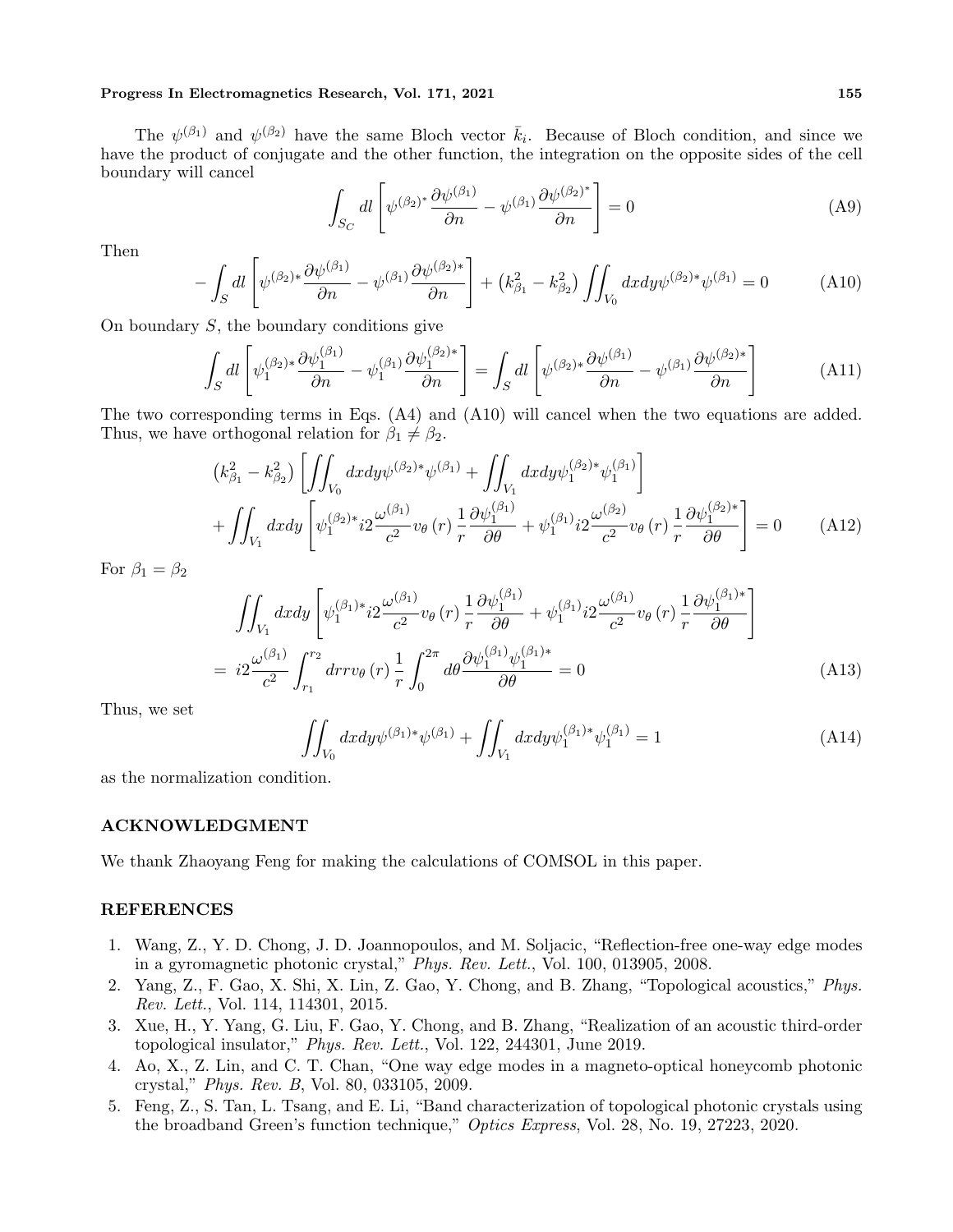- 6. Ho, K. M., C. T. Chan, and C. M. Soukoulis, "Existence of a photonic gap in periodic dielectric structures," *Phys. Rev. Lett.*, Vol. 65, 3152–3155, 1990.
- 7. Leung, K. M. and Y. F. Liu, "Full vector wave calculation of photonic band structures in facecentered-cubic dielectric media," *Phys. Rev. Lett.*, Vol. 65, 2646–2649, 1990.
- 8. Plihal, M. and A. A. Maradudin, "Photonic band structure of two-dimensional systems: The triangular lattice," *Phys. Rev. B*, Vol. 44, 8565–8571, 1991.
- 9. Joannopoulos, J. D., S. G. Johnson, J. N. Winn, and R. D. Meade, *Photonic Crystals: Molding the Flow of Light*, Princeton University Press, 2011.
- 10. Fan, S., P. R. Villeneuve, and J. D. Joannopoulos, "Large omnidirectional band gaps in metallodielectric photonic crystals," *Phys. Rev. B*, Vol. 54, 11245–11251, 1996.
- 11. Zhao, R., G. D. Xie, M. L. N. Chen, Z. Lan, Z. Huang, and W. E. I. Sha, "First-Princip calculation of Chern number in gyrotropic photonic crystals," *Optics Express*, Vol. 28, 4638, 2020.
- 12. Nicolet, A., S. Guenneau, C. Geuzainec, and F. Zollaa, "Modelling of electromagnetic waves in periodic media with finite elements," *Journal of Comp. and Appl. Math.*, Vol. 168, 321–329, 2004.
- 13. Jin, J. M., *Finite Element Method in Electromagnetics*, 3rd Edition, Wiley, 2014.
- 14. Korringa, J., "On the calculation of the energy of a Bloch wave in a metal," *Physica*, Vol. 13, 392–400, 1947.
- 15. Kohn, W. and N. Rostoker, "Solution of the Schrodinger Equation in periodic lattices with an application to metallic lithium," *Phys. Rev.*, Vol. 94, 1111–1120, 1954.
- 16. Leung, K. M. and Y. Qiu, "Multiple-scattering calculation of the two-dimensional photonic band structure," *Phys. Rev. B*, Vol. 48, 7767–7771, 1993.
- 17. Foldy, L. L., "The multiple scattering of waves. I. General theory of isotropic scattering by randomly distributed scatterers," *Phys. Rev.*, Vol. 67, 107–119, 1945.
- 18. Lax, M., "Multiple scattering of waves," *Rev. Mod. Phys.*, Vol. 23, 287–310, 1951.
- 19. Liu, Z., C. T. Chan, P. Sheng, A. L. Goertzen, and J. H. Page, "Elastic wave scattering by periodic structures of spherical objects: Theory and experiment," *Phys. Rev. B*, Vol. 62, 2446–2457, 2000.
- 20. Tsang, L., C. E. Mandy, and K. H. Ding, "Monte Carlo simulations of the extinction rate of dense media with randomly distributed dielectric spheres based on solution of Maxwell's equations," *Optics Letters*, Vol. 17, 314–316, 1992.
- 21. Tse, K. K., L. Tsang, C. H. Chan, K. H. Ding, and K. W. Leung, "Multiple Scattering of Waves by Dense Random Distribution of Sticky Particles for Applications in Microwave Scattering by Terrestrial Snow," *Radio Science*, Vol. 42, 2007.
- 22. Chen, H. F., Q. Li, L. Tsang, C. C. Huang, and V. Jandhyala, "Analysis of a large number of vias and differential signaling in multilayered structures," *IEEE Transactions on Microwave Theory and Techniques*, Vol. 51, 818–829, 2003.
- 23. Tsang, L., H. F. Chem, C. C. Huang, and V. Jandhyala, "Methods for modeling interactions between massively coupled multiple vias in multilayered electronic packaging structures," US patent, Number 7149666, 2006.
- 24. Mishchenko, M. I., L. D. Travis, and A. A. Laci's, *Multiple Scattering of Light by Particles, Radiative Transfer and Coherent Backscattering*, Cambridge University Press, 2006.
- 25. Mishchenko, M. I., L. Liu, D. W. Mackowski, B. Cairns, and G. Videen, "Multiple scattering by random particulate media: Exact 3D results," *Optics Express*, Vol. 15, 2822–2836, 2007.
- 26. Waterman, P. C. and R. Truell, "Journal of mathematical physics," *Journal of Mathematical Physics*, Vol. 2, 512–537, 1961.
- 27. Faulkner, J. S., G. Malcolm, and Y. Wang, *Multiple Scattering Theory, Electronic Structure of Solids*, IOP Press, 2018.
- 28. Lai, Y., Z. Q. Zhang, C.H. Chan, and L. Tsang, "Gap structures and wave functions of classical waves in large-sized two-dimensional quasiperiodic structures," *Phys. Rev. B*, Vol. 74, 054305, 2006.
- 29. Van Hove, M. A. and S. Y. Tong, "Surface crystallography by LEED: Theory, computation and structural results," *Springer Theory in Chemical Physics*, 1979.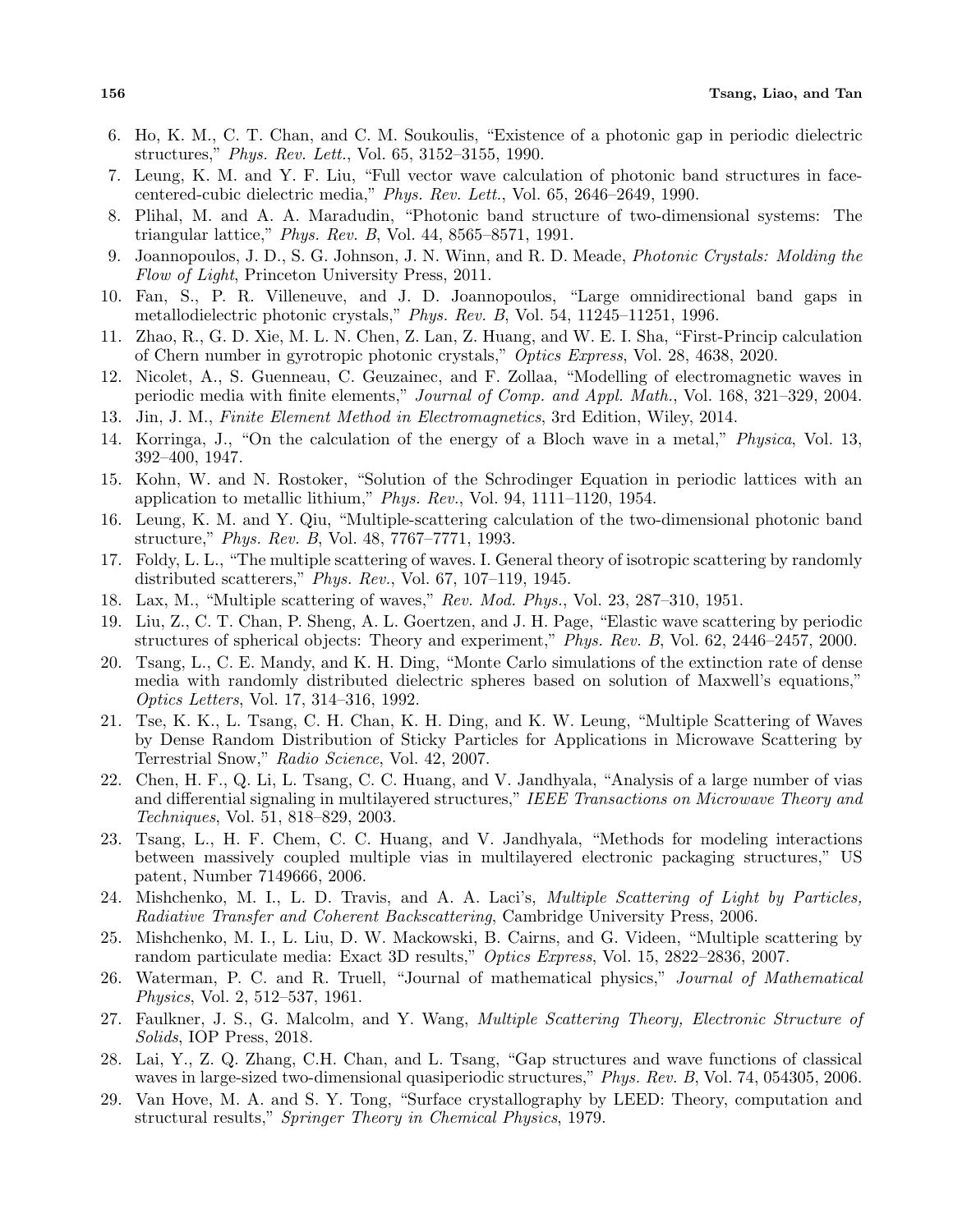- 30. Xu, M.-L., J. J. Barton, and M. A. Van Hove, "Electron scattering by atomic chains: Multiplescattering effects," *Phys. Rev. B*, Vol. 39, 8275, 1989.
- 31. Gavaza, G. M., Z. X. Yu, L. Tsang, C. H. Chan, S. Y. Tong, and M. A. van Hove, "Efficient calculation of electron diffraction for the structural determination of nanomaterials," *Phys. Rev. Lett.*, Vol. 97, 055505/1–4, 2006.
- 32. Lubatsch, A. and R. Frank, "Self-consistent quantum field theory for the characterization of complex random media by short laser pulses," *Phys. Rev. Res.*, Vol. 2, 013324, 2020.
- 33. Chan, C. H. and L. Tsang, "A sparse-matrix canonical-grid method for scattering by many scatterers," *Microwave and Optical Technology Letters*, Vol. 8, 114–118, 1995.
- 34. Yang, Z., F. Gao, X. Shi, X. Lin, Z. Gao, Y. Chong, and B. Zhang, "Topological acoustics," *Phys. Rev. Lett.*, Vol. 114, 114301, 2015.
- 35. Xue, H., Y. Yang, G. Liu, F. Gao, Y Chong, and B. Zhang, "Realization of an acoustic third-order topological insulator," *Phys. Rev. Lett.*, Vol. 122, 244301, 2019.
- 36. Feng, Z. and S. Tan, "Modeling realection-free one-way edge modes using foldy-lax multiple scattering theory," *2021 International Applied Computational Electromagnetics Society Symposium (ACES)*, August 2021.
- 37. Tsang, L., "Broadband calculations of band diagrams in periodic structures using the broadband Green's function with low wavenumber extraction (BBGFL)," *Progress In Electromagnetics Research*, Vol. 153, 57–68, 2015.
- 38. Tsang, L. and S. Tan, "Calculations of band diagrams and low frequency dispersion relations of 2D periodic dielectric scattering using broadband Green's function with low wavenumber extraction (BBGFL)," *Optics Express*, Vol. 24, 945–965, 2016.
- 39. Tan, S. and L. Tsang, "Band structures and modal fields in topological acoustics: An integral equation formulation," *IEEE Antennas and Propagation Symposium*, Atlanta, 2019.
- 40. Gao, R., L. Tsang. S. Tan, and T.-H. Liao, "Band calculations using broadband Green's functions and the KKR method with applications to magneto-optics and photonic crystals," *Journal of Optical Society of America B*, Vol. 37, 3896–3907, 2020.
- 41. Gao, R., L. Tsang, S. Tan, and T.-H. Liao, "Broadband Green's function-KKR-multiple scattering method for calculations of normalized band-field solutions in magnetic-optics crystals," *Journal of Optical Society of America B*, Vol. 38, 3159–3171, 2021.
- 42. Tan, S. and L. Tsang, "Efficient broadband evaluations of lattice green's functions via imaginary wavenumber components extractions," *Progress In Electromagnetics Research*, Vol. 164, 63–74, 2019.
- 43. Sanamzadeh, M. and L. Tsang "Fast and broad band calculation of the dyadic Green's function in the rectangular cavity; An imaginary wave number extraction technique," *Progress In Electromagnetic Research C*, Vol. 96, 243–258, 2019.
- 44. Tsang, L., J. A. Kong, K. H. Ding, and C. O. Ao, *Scattering of Electromagnetic Waves, Vol. 2: Numerical Simulations*, 705, Wiley Interscience, 2001.
- 45. Tsang, L. and J. A. Kong, *Scattering of Electromagnetic Waves, Vol. 3: Advanced Topics*, 413, Wiley Interscience, 2001.
- 46. Xu, X., D. Liang, L. Tsang, C. M. Andreadis, E. G. Josberger, D. P. Lettenmaier, D. W. Cline, and S. H. Yue, "Active remote sensing of snow using NMM3D/DMRT and comparison with CLPX II airborne data," *IEEE Journal of Selected Topics in Applied Earth Observations and Remote Sensing*, Vol. 3, No. 4, 689–697, December 2010.
- 47. Huang, H., L. Tsang, A. Colliander, R. Shah, X. Xu, and S. H. Yueh, "Multiple scattering of waves by complex objects using hybrid method of T-matrix and foldy-lax equations using vector spherical waves and vector spheroidal waves," *Progress In Electromagnetic Research*, Vol. 168, 87–111, 2020.
- 48. Gu, W., L. Tsang, A. Colliander, and S. H. Yueh, "Wave propagation in vegetation field using a hybrid method," *IEEE Transactions on Antennas and Propagation*, early access, 2021.
- 49. Gradshteyn, I. S. and I. M. Ryzhik, *Table of Integrals, Series, and Products*, Academic Press, 2007.